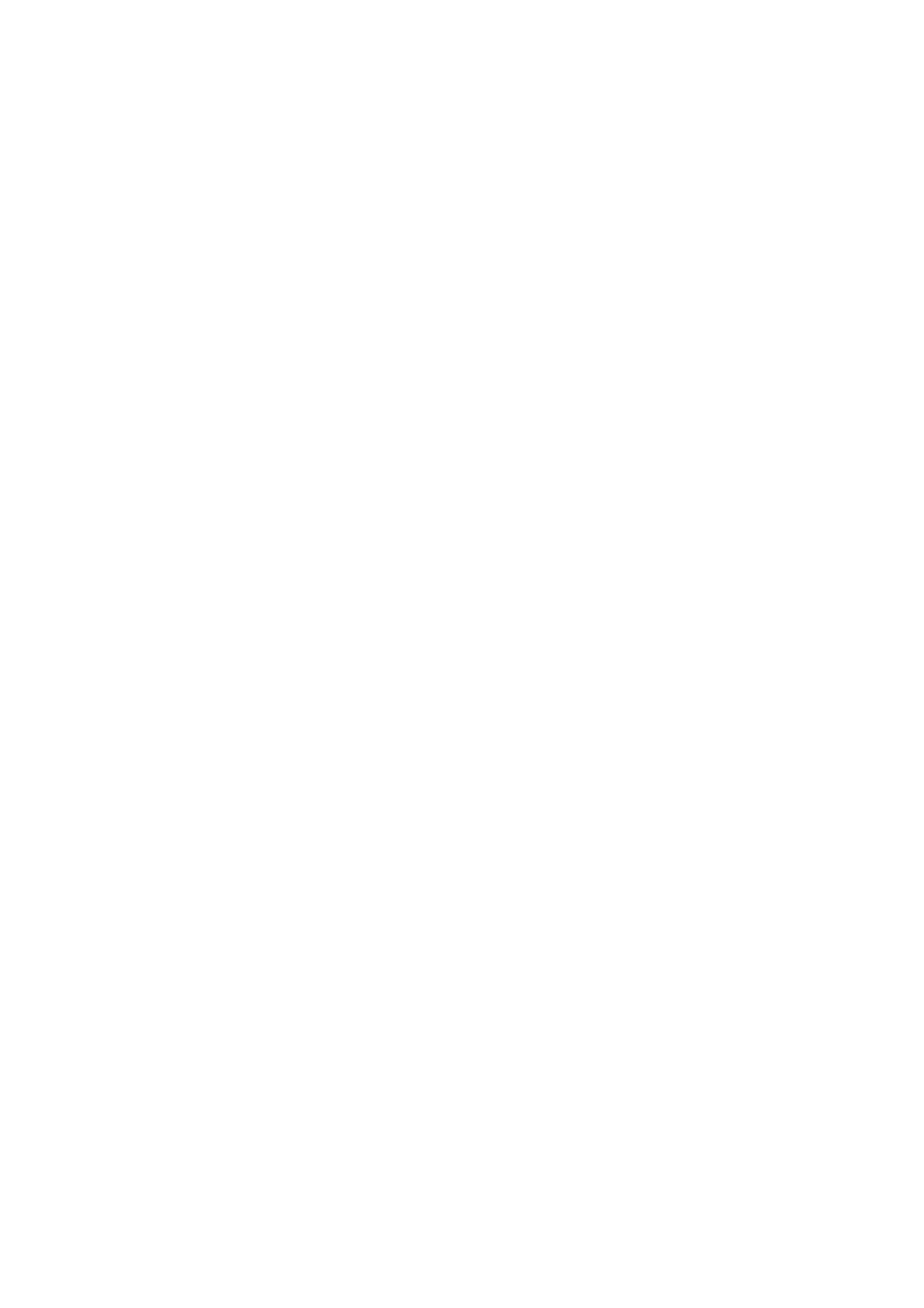# Table of Contents

| $\mathbf{1}$   | Introduction<br>$\mathbf 1$ |                                                                              |  |  |  |  |  |  |
|----------------|-----------------------------|------------------------------------------------------------------------------|--|--|--|--|--|--|
| $\overline{2}$ |                             |                                                                              |  |  |  |  |  |  |
|                | 2.1                         |                                                                              |  |  |  |  |  |  |
|                | 2.2                         |                                                                              |  |  |  |  |  |  |
|                | 2.3                         |                                                                              |  |  |  |  |  |  |
| 3              |                             |                                                                              |  |  |  |  |  |  |
|                | 3.1                         |                                                                              |  |  |  |  |  |  |
|                |                             | 3.1.1                                                                        |  |  |  |  |  |  |
|                |                             | 3.1.2                                                                        |  |  |  |  |  |  |
|                | 3.2                         |                                                                              |  |  |  |  |  |  |
|                | 3.3                         |                                                                              |  |  |  |  |  |  |
| 4              |                             |                                                                              |  |  |  |  |  |  |
|                | 4.1                         |                                                                              |  |  |  |  |  |  |
|                | 4.2                         |                                                                              |  |  |  |  |  |  |
|                | 4.3                         |                                                                              |  |  |  |  |  |  |
|                | 4.4                         |                                                                              |  |  |  |  |  |  |
| 5              |                             | Excluding Publish Paths $\dots \dots \dots \dots \dots$<br>9                 |  |  |  |  |  |  |
|                | 5.1                         |                                                                              |  |  |  |  |  |  |
|                | 5.2                         |                                                                              |  |  |  |  |  |  |
|                | 5.3                         | Listing excluded publish paths $\ldots \ldots \ldots \ldots \ldots \ldots$ 9 |  |  |  |  |  |  |
| 6              |                             |                                                                              |  |  |  |  |  |  |
|                | 6.1                         |                                                                              |  |  |  |  |  |  |
|                | 6.2                         |                                                                              |  |  |  |  |  |  |
|                | 6.3                         |                                                                              |  |  |  |  |  |  |
|                |                             | File Transfer Modes<br>12                                                    |  |  |  |  |  |  |
|                | 7.1                         |                                                                              |  |  |  |  |  |  |
|                | 7.2                         |                                                                              |  |  |  |  |  |  |
|                | 7.3                         |                                                                              |  |  |  |  |  |  |
|                | 7.4                         |                                                                              |  |  |  |  |  |  |
| 8              | Making Alterations<br>14    |                                                                              |  |  |  |  |  |  |
|                | 8.1                         | 15                                                                           |  |  |  |  |  |  |
|                | 8.2                         | 15                                                                           |  |  |  |  |  |  |
|                | 8.3                         | 15                                                                           |  |  |  |  |  |  |
|                | 8.4                         | 15                                                                           |  |  |  |  |  |  |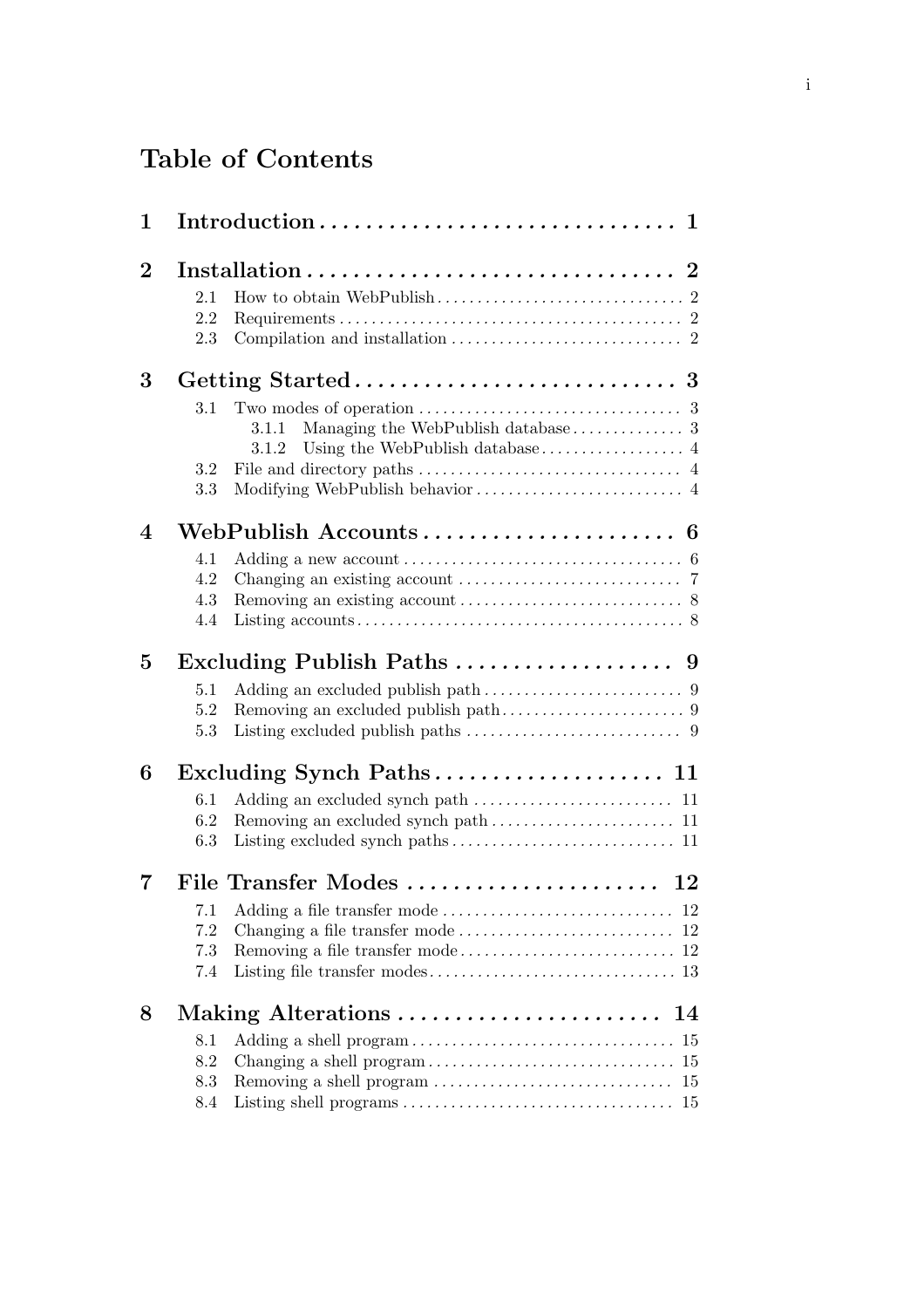| 9  |               | Publishing a Website<br>16                                                                                    |
|----|---------------|---------------------------------------------------------------------------------------------------------------|
|    | 9.1           | Specifying files on the command Line<br>16                                                                    |
|    | 9.2           |                                                                                                               |
|    | 9.3           |                                                                                                               |
|    | 9.4           | Using touch and find $\ldots \ldots \ldots \ldots \ldots \ldots \ldots \ldots \ldots \ldots \ldots$ 17        |
| 10 |               | Synchronizing a Website<br>19                                                                                 |
|    | 10.1          |                                                                                                               |
|    | 10.2          |                                                                                                               |
| 11 |               | A Trivial Example  20                                                                                         |
| 12 |               | 23                                                                                                            |
|    | 12.1          | 24                                                                                                            |
|    | 12.2          | 24<br>$-v$ or $-version \dots \dots \dots \dots \dots \dots \dots \dots \dots \dots \dots \dots \dots \dots$  |
|    | 12.3          | 24                                                                                                            |
|    | 12.4          | 25                                                                                                            |
|    | 12.5          |                                                                                                               |
|    | 12.6          | 25                                                                                                            |
|    | 12.7          | 25                                                                                                            |
|    | 12.8          | 25                                                                                                            |
|    | 12.9<br>12.10 | 26<br>26                                                                                                      |
|    | 12.11         | 26                                                                                                            |
|    | 12.12         | 26<br>$-e$ or $-extension \dots \dots \dots \dots \dots \dots \dots \dots \dots \dots \dots \dots$            |
|    | 12.13         |                                                                                                               |
|    | 12.14         |                                                                                                               |
|    | 12.15         | 27                                                                                                            |
|    | 12.16         | 27<br>$\text{-add} \dots \dots \dots \dots \dots \dots \dots \dots \dots \dots \dots \dots \dots \dots \dots$ |
|    | 12.17         | 27                                                                                                            |
|    | 12.18         |                                                                                                               |
|    | 12.19         |                                                                                                               |
|    | 12.20         |                                                                                                               |
|    | 12.21         |                                                                                                               |
|    |               | Appendix A The changebase Source Code 29                                                                      |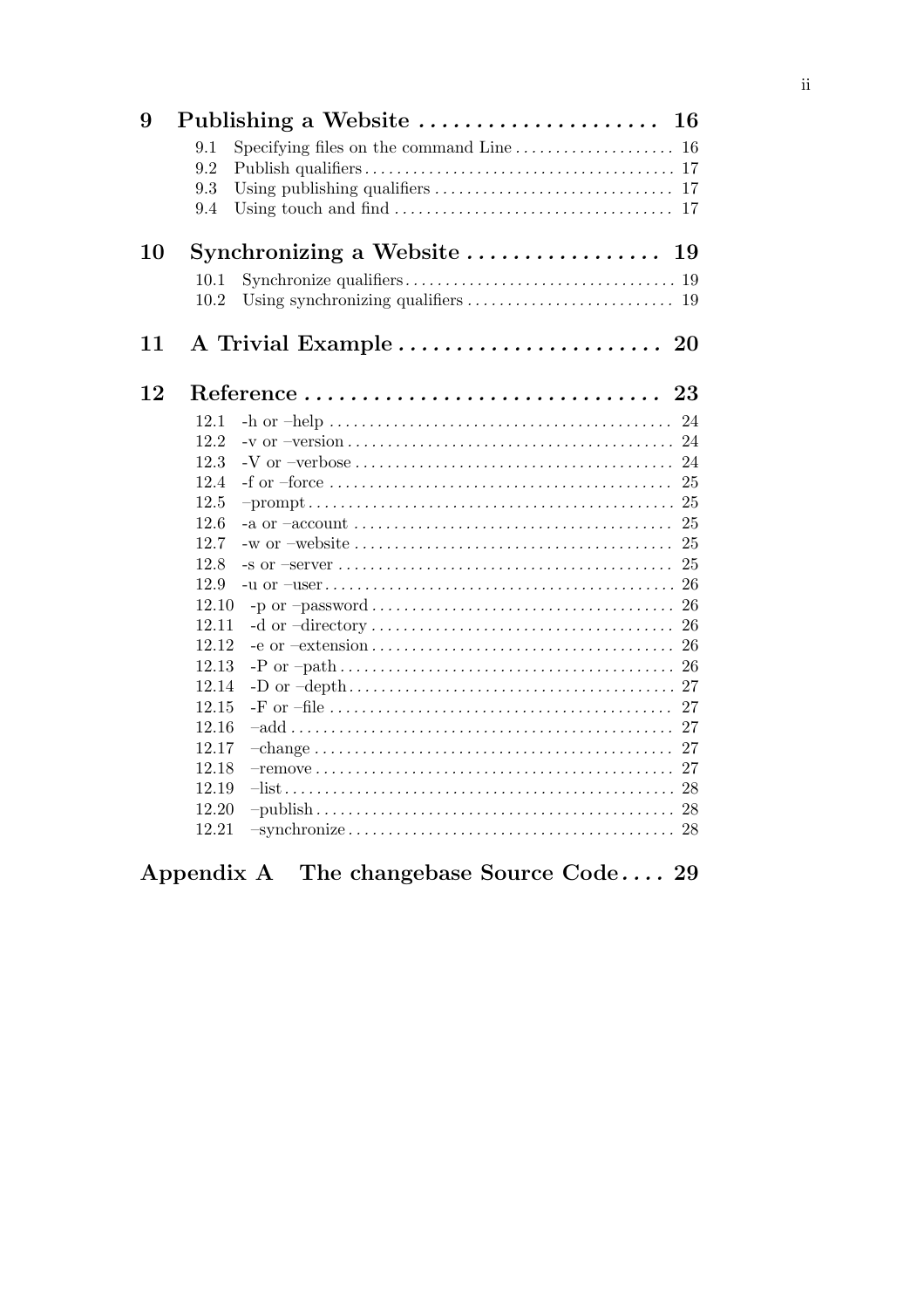# 1 Introduction

WebPublish is a command line utility for the GNU operating system. WebPublish can be used to manage all of the details that are associated with publishing a local copy of a website to one or more remote servers using File Transfer Protocol (FTP). Using WebPublish to manage the transfer of a website allows a website developer to concentrate on a website's content.

The general way to use WebPublish is to create a website in your own local directory. Add, modify, and remove files and directories in the local copy of the website. After changes have been made to the local copy of the website, WebPublish can transfer the changes that you made to a remote server.

Using WebPublish, you can transfer only the files and directories that have been added or changed in the local copy of the website. Furthermore, WebPublish can remove the files and directories from the remote server that are no longer a part of the local copy of the website.

WebPublish provides a feature that allows you to exclude files and directories from being transferred to a server (e.g., a template directory or a project file). You can also exclude files and directories from being removed from a server (e.g. cgi-bin). WebPublish also allows you to associate a file transfer mode (text or binary) with a file extension.

Finally, a special feature of WebPublish allows you to have a shell program called each time that a file with a specific extension is about to be transferred to a remote server. This makes it easy to write a script or a program that can make alterations to a file just before it is transferred.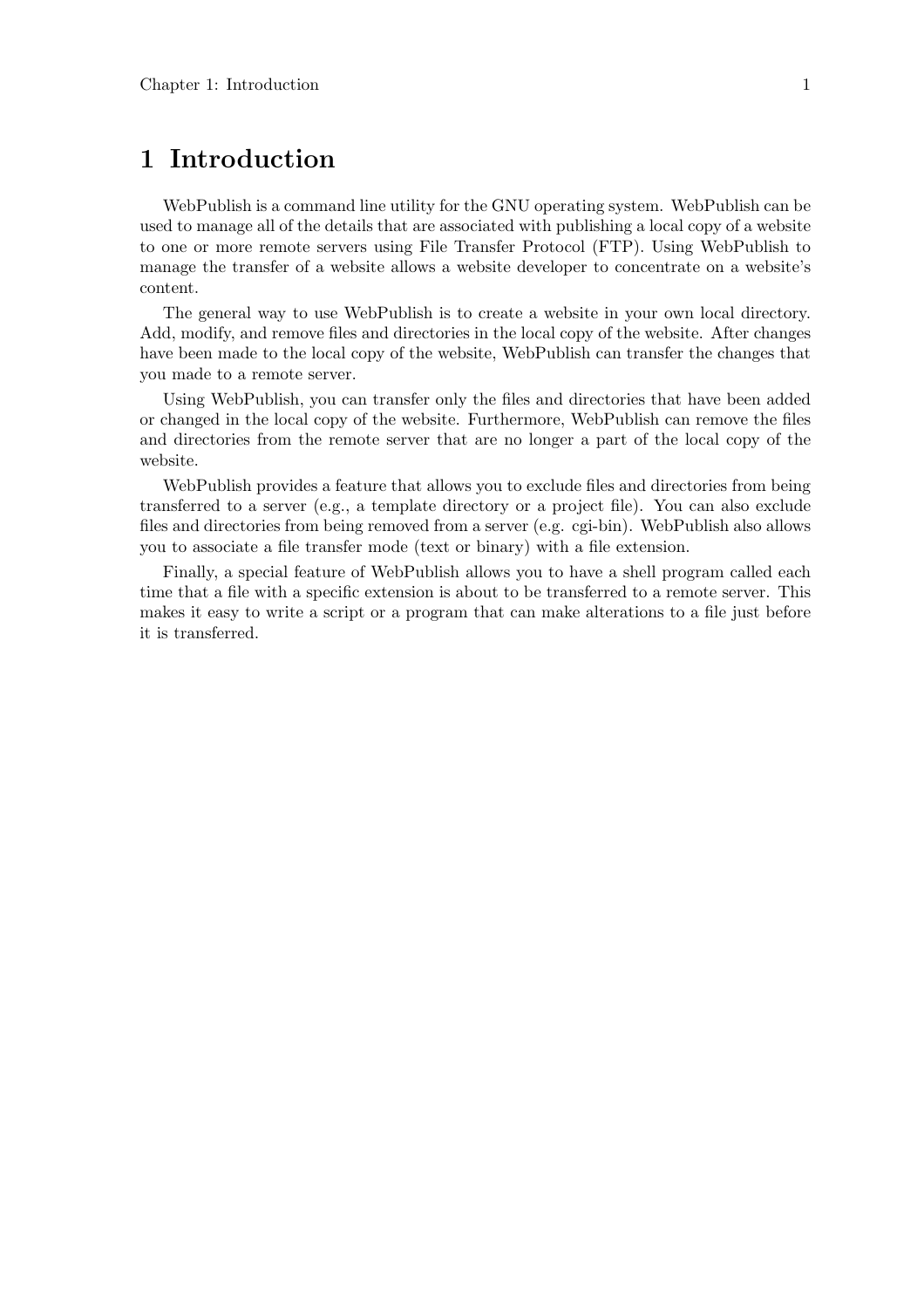# 2 Installation

The source code for WebPublish is distributed as an archive file. The name of the archive file is 'webpublish-0.1.0.tar.gz'. This compressed file contains the source code that must be compiled in order to build the WebPublish executable program. This section of the WebPublish manual explains how you can obtain the archive file and compile the program for yourself.

### 2.1 How to obtain WebPublish

WebPublish is a GNU software package. All GNU software packages are available from the GNU server (www.gnu.org). The home webpage for WebPublish is www.gnu.org/software/webpublish. Visit the WebPublish home webpage to download the WebPublish archive file.

#### 2.2 Requirements

Except for the normal dependencies, such as a compiler and standard programming libraries, the WebPublish command line utility for GNU/Linux does not depend on any other packages.

### 2.3 Compilation and installation

The compressed WebPublish archive file must be un-compressed before you can compile the source code. The command to un-compress the archive file is the tar command. The specific command to un-compress the WebPublish archive file is:

#### tar zxvf webpublish-0.1.0.tar.gz

This command will extract the source code files from the archive file and store them in their own directory called './webpublish-0.1.0'. In order to compile and install WebPublish on your system, change to the new directory './webpublish-0.1.0' and type the following in the base directory of the WebPublish distribution:

#### ./configure && make

Enter the su command to gain root privileges and enter the final command to install the software on your system.

#### make install

Since WebPublish uses autoconf you should not have trouble compiling it. If you have problems, please report them to the author at bug-webpublish@gnu.org.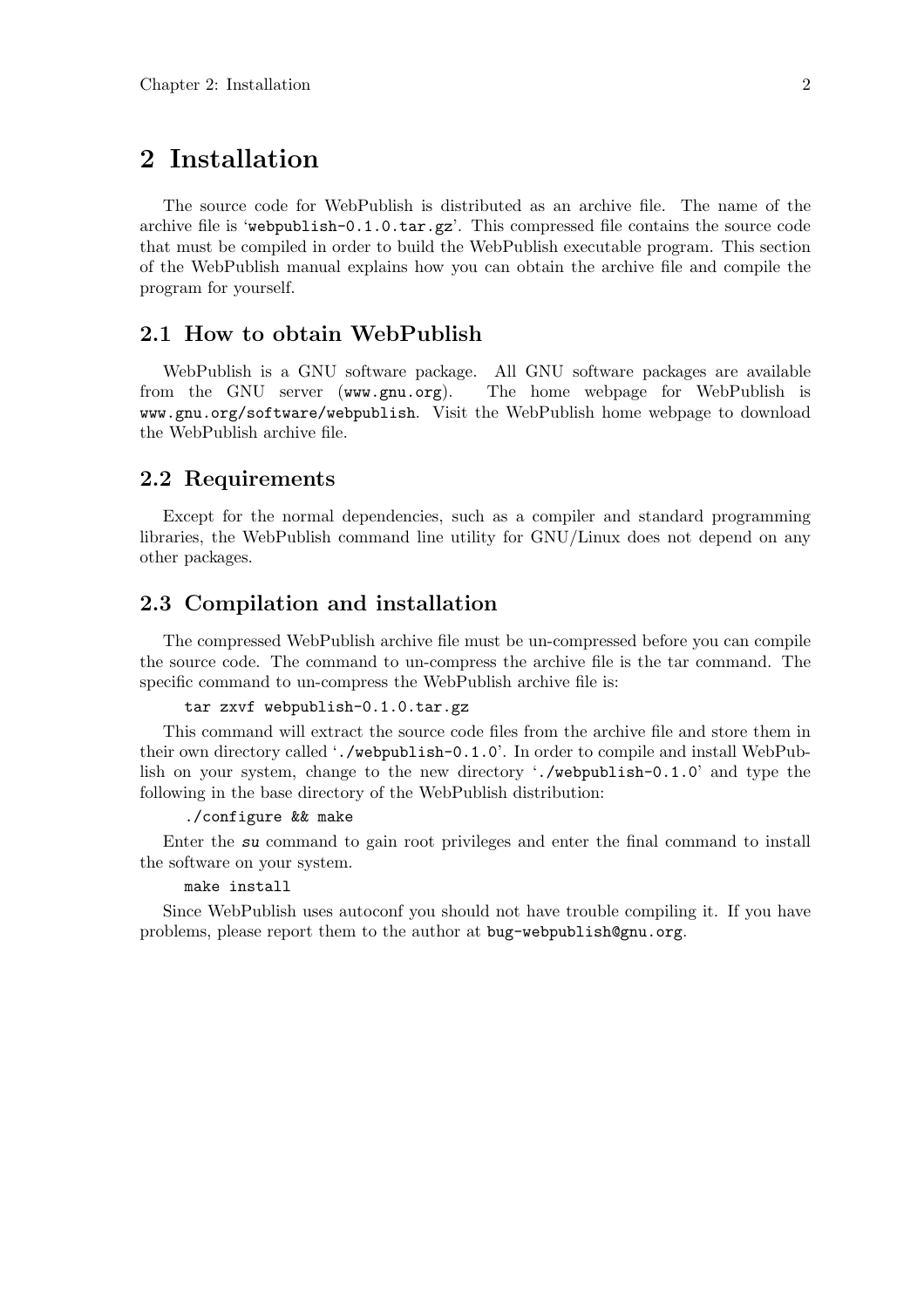## 3 Getting Started

WebPublish is a command line utility. Therefore, to use WebPublish, you must enter a string on the command line. The format for the string to use is:

webpublish COMMAND [[DATA]..] [[FLAG]..] [[FILE]..]

In this string, [COMMAND], page 23 represents the command that WebPublish will process. [DATA], page 23 represents the information that WebPublish needs in order to process the COMMAND. [FLAG], page 24 represents the optional flags that modify the behavior of WebPublish. And, finally, [FILE], page 24 represents individual file paths (and/or glob expressions).

#### 3.1 Two modes of operation

WebPublish operates in two modes. The first mode allows you to manage the information in the WebPublish database. The second mode uses the information that is stored in the WebPublish database to publish or synchronize a website.

#### 3.1.1 Managing the WebPublish database

When you execute WebPublish for the first time, WebPublish will create a hidden directory in your home directory. The hidden directory is named '\$HOME/.webpublish'. WebPublish uses this hidden directory to store several database files.

There are four commands that are used to maintain the information in the WebPublish database. The four commands are:

```
'[--add], page 27'
```
Add a new record to a database file.

'[--change], page 27'

Change an existing record in a database file.

```
'[--remove], page 27'
```
Remove an existing record from a database file.

```
'[--list], page 27'
```
List one or all of the records in a database file.

There are five database files that the database commands can operate on. The five database files are:

'account' The account records are stored in this file.

'shell' The file alteration program records are stored in this file.

'synch' The synchronize path records are stored in this file.

'publish' The publish path records are stored in this file.

'mode' The file transfer mode records are stored in this file.

The  $[-file]$ , page 27 ( $-F'$ ) command line option is used to specify the database file that a given database command will operate on. For example, the following command string will add a new record to the account database file.

webpublish --add -F account (additional information)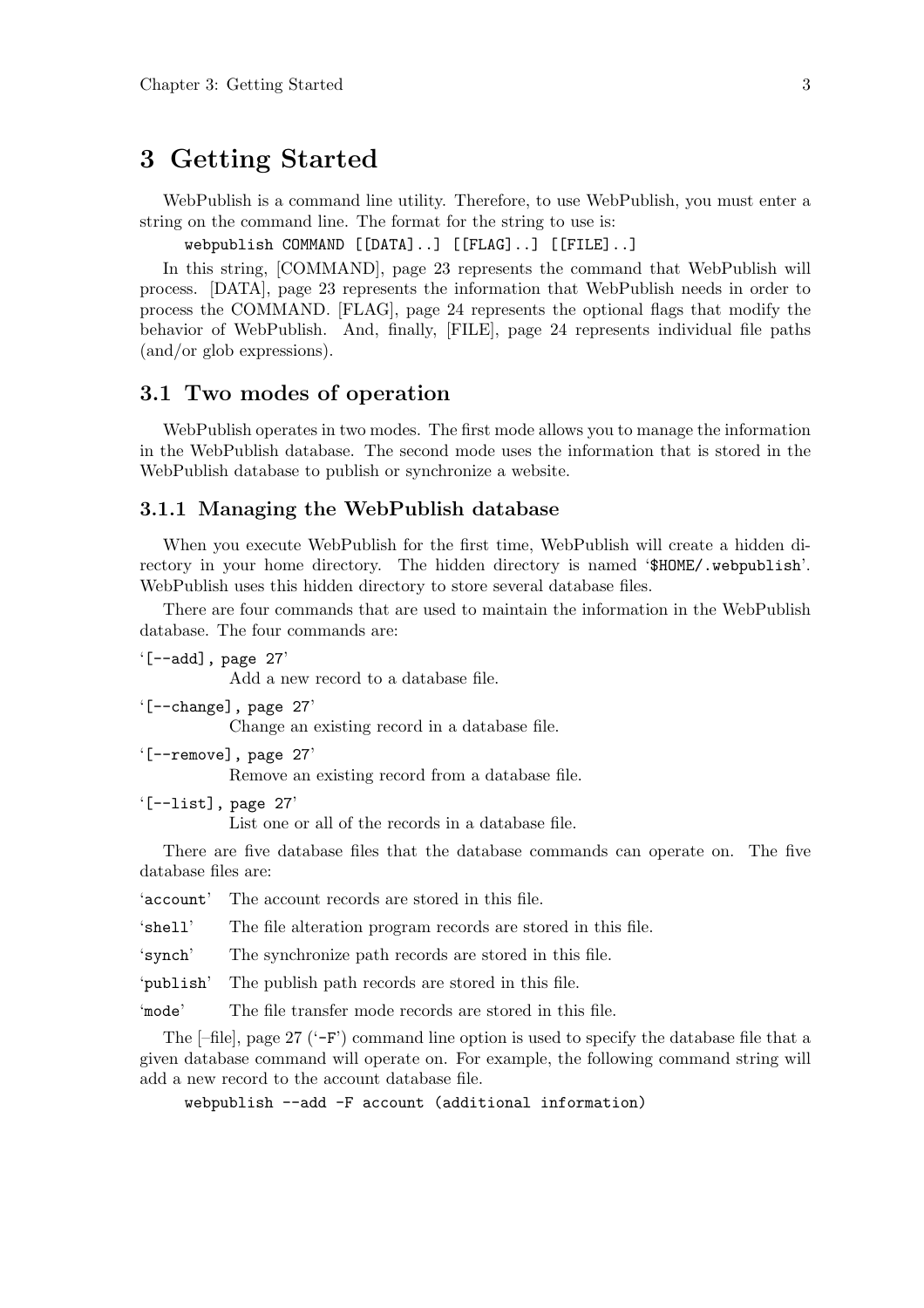#### 3.1.2 Using the WebPublish database

WebPublish includes two commands that use the information in the WebPublish database. The two commands are [–publish], page 28 and [–synchronize], page 28. The '--publish' command uses the information in the WebPublish database to transfer files and directories to a remote server. The '--synchronize' command uses the information in the WebPublish database to remove files and directories from the remote server.

#### 3.2 File and directory paths

Often, a file or a directory path is required on the command line. Sometimes the path will represent a file or a directory in the local copy of a website. Other times the path will represent a file or a directory on a server. Sometimes the path will be a complete path. Other times the path will be a relative path.

When a file or a directory path begins with the character '/', WebPublish assumes that the path is a complete path. When a complete path is passed to WebPublish, WebPublish will use the path without modification.

A complete path is never used when specifying a file or a directory on a server. Furthermore, when a complete path is used to specify a file or a directory in the local copy of a website, the complete path must be to a file or a directory that is in the local copy of the account's website. Specifying a file or a directory that is not in the account's website will cause an error.

When a file or a directory path does not begin with the character '/', WebPublish assumes that the path is a relative path. When a relative path is passed to WebPublish, WebPublish will resolve the path against the base address of the website. Either the base address of the local copy of a website, or the base address of the website on a server.

#### 3.3 Modifying WebPublish behavior

Sometimes, it will be necessary to modify the behavior of WebPublish. For example, you may need descriptive messages written to stdout by WebPublish as WebPublish is performing an operation. Or, as another example, you may want WebPublish to ask you before WebPublish removes anything from the server. The FLAG command line options can get WebPublish to do these things and more.

The [FLAG], page 24 command line options can be used to modify the behavior of WebPublish. The FLAG options can be combined on the command line. The valid FLAG options are:

 $'[-\text{help}]$ , page 24' Write a help message to stdout.

'[--version], page 24'

Write a version message to stdout.

'[--verbose], page 24' Write descriptive messages to stdout.

'[--force], page 24'

Force files to be transferred.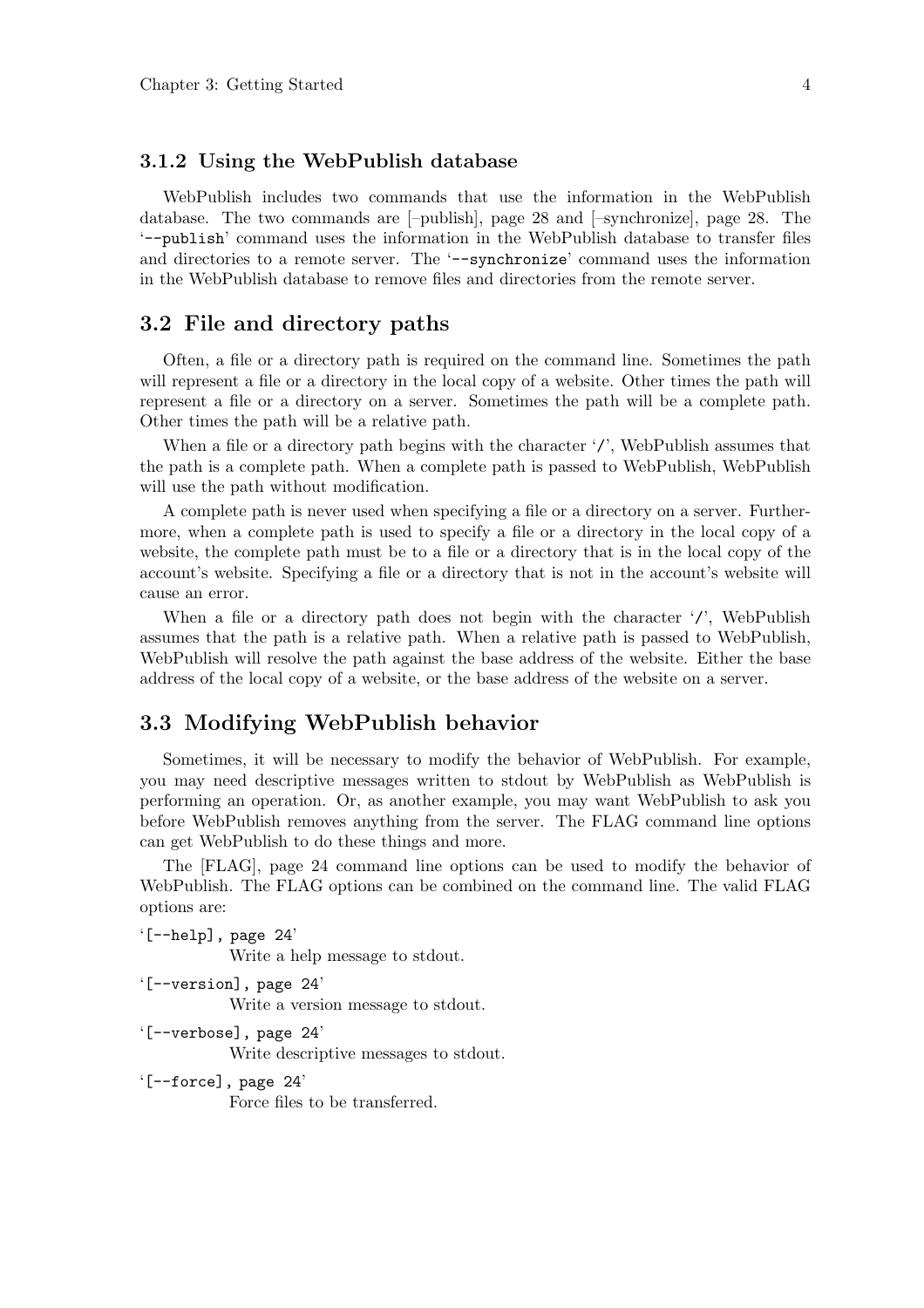'[--prompt], page 25'

Prompt the user before removing anything from the server.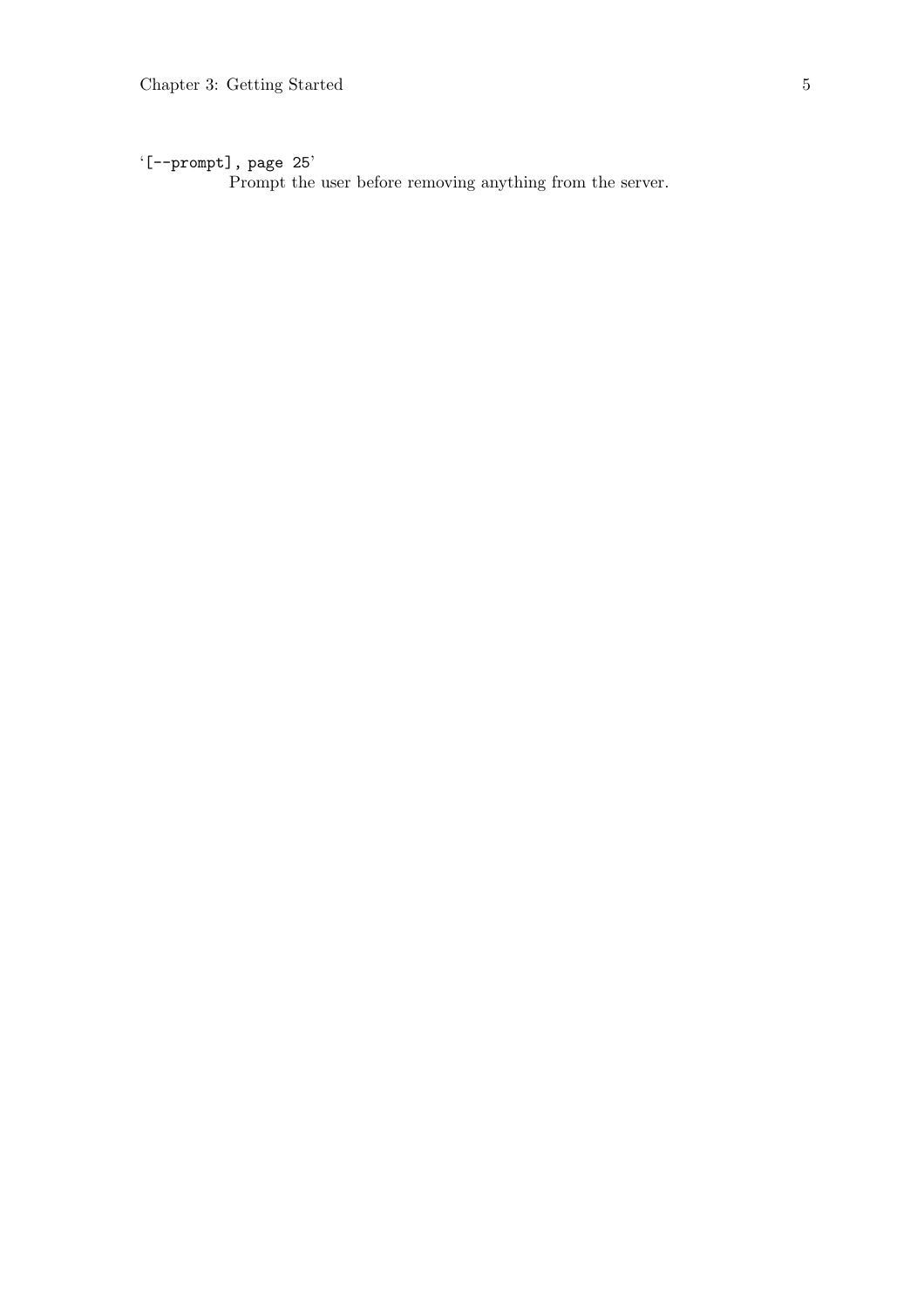# 4 WebPublish Accounts

Before you can use WebPublish to publish a website, you must first create an account in the WebPublish database. An account contains the information that WebPublish uses to log into a remote server. A website can be transferred to more than one remote server by setting up an individual account for each server that you would like to transfer a website too.

#### 4.1 Adding a new account

To create a WebPublish account, you must add a new record to the 'account' database file. You can add a new record to the 'account' database file by using the [–add], page 27 command with the following [DATA], page 23 options:

```
'[--account], page 25'
```
The account name

```
'[--website], page 25'
```
The local directory containing the website.

'[--server], page 25'

The FTP server to transfer the website too.

'[--user], page 25'

The user name to use when logging into the server.

'[--password], page 26'

The password to use when logging into the server.

'[--directory], page 26'

An optional subdirectory on the server to publish the website too.

The format of the command line string to use when adding a new record to the account database file is:

```
webpublish --add -F account -a ACCT -w SITE -s FTP
-u USER -p PASS [-d DIR]
```
ACCT should be replaced with the name that you would like to call the account. Some example account names are 'personal', 'tripod', 'weedguy', and 'mywebsite'. Whatever you decide to call the account, each account name must be unique.

SITE should be replaced with the local directory of the website that is managed by this account. This should be a full directory path. If, for example, you were creating an account for a website that was located at '/home/mydir/mywebsite' then you would replace SITE with the string '/home/mydir/mywebsite'.

FTP should be replaced with the name of the FTP server that WebPublish will transfer the website to. Some example FTP servers are 'ftp.tripod.com', 'ftp.padresoftware.com', and 'ftp.gnu.org'.

USER should be replaced with the name that is used to log into the FTP server

PASS should be replaced with the password that is used to log into the FTP server.

 $[-\text{directory}],$  page 26  $(-d')$  is optional. When the  $\text{-directory'}$  option is included on the command line, DIR should be replaced with the directory on the remote server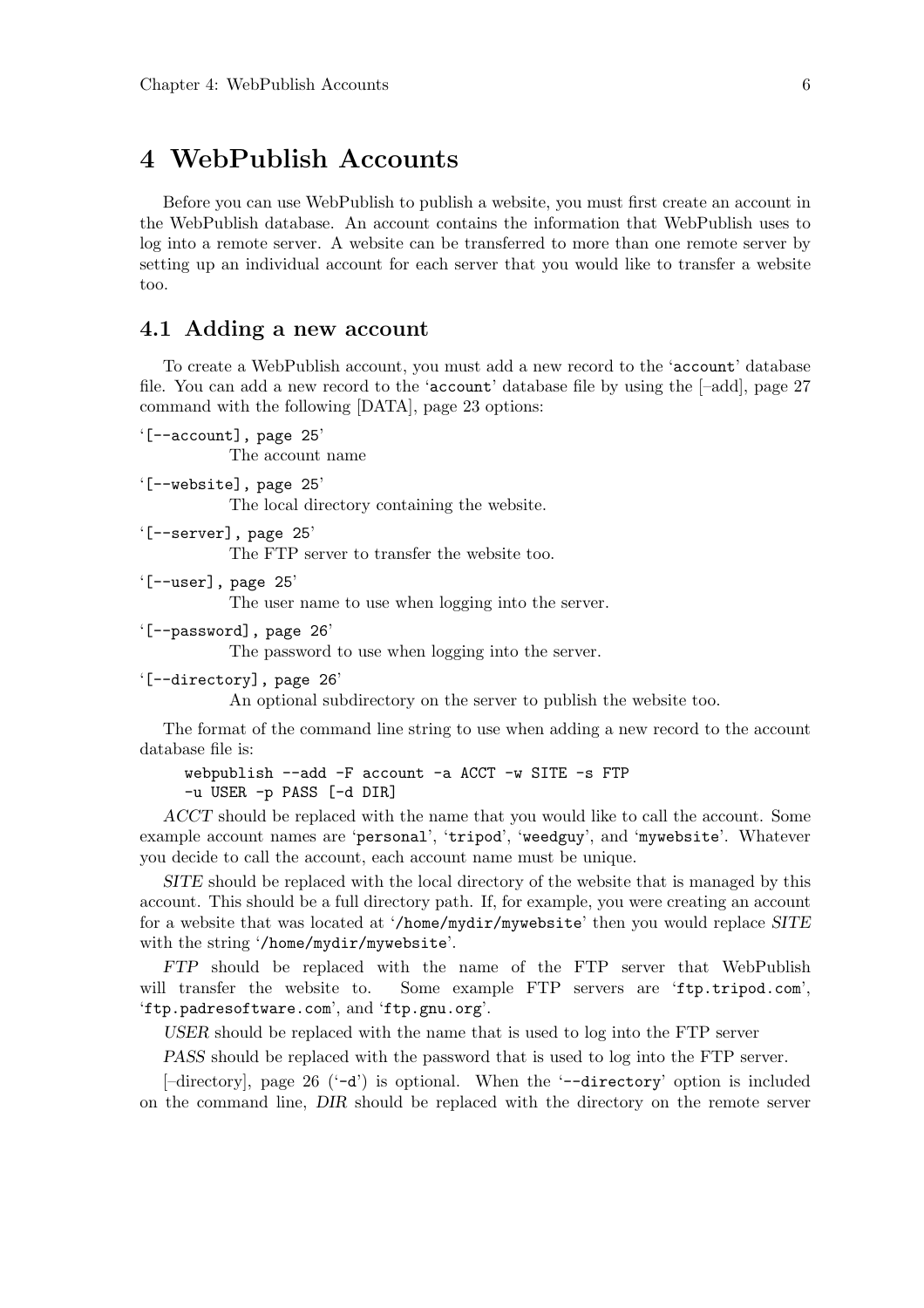that the website is to be published too. For example, if you wish to publish a website to the directory 'photos/personal' on a remote server then you would replace DIR with 'photos/personal'. This will cause WebPublish to transfer the website to the 'photos/personal' directory on the remote server. This option is especially useful when you publish more than one website to the same FTP server.

The following example will create a new WebPublish account called 'personal' that will publish the website in the local directory '/home/mydir/mysite' to the FTP server ftp.example.com.

```
webpublish --add -F account -a personal -w /home/mydir/mysite
-s ftp.example.com -u myname -p mypass
```
### 4.2 Changing an existing account

To change an account's record, you must change the [DATA], page 23 in an existing record in the 'account' database file. You can use the [–change], page 27 command line option to change the DATA in an account's record. The following DATA options can be used to change an account:

```
'[--account], page 25'
          The account name
```

```
'[--website], page 25'
```
The local directory containing the website.

'[--server], page 25'

The FTP server to transfer the website too.

'[--user], page 25'

The user name to use when logging into the server.

'[--password], page 26'

The password to use when logging into the server.

```
'[--directory], page 26'
```
An optional subdirectory on the server to publish the website too.

To change one or more [DATA], page 23 items in an account's record, specify the name of the account to be changed, along with the DATA options that are to be changed. If a DATA option is specified on the command line then the DATA option's new value will overwrite the account's DATA. If a DATA option is not specified on the command line then the account's original DATA will remain unchanged. The only exception to this is the [–directory], page 26 DATA option. To clear the directory entry in an account's record, the '--directory' DATA option must contain the value '/'.

NOTE: You cannot change an account's name. If you need to change the name of an account, you must create a new account with the new name. Then you can remove the account with the old name.

The following example will change the user name and the password for the account 'personal'. The example will also clear the '--directory' DATA item in the account's record.

webpublish --change -F account -a personal -u name -p pass -d /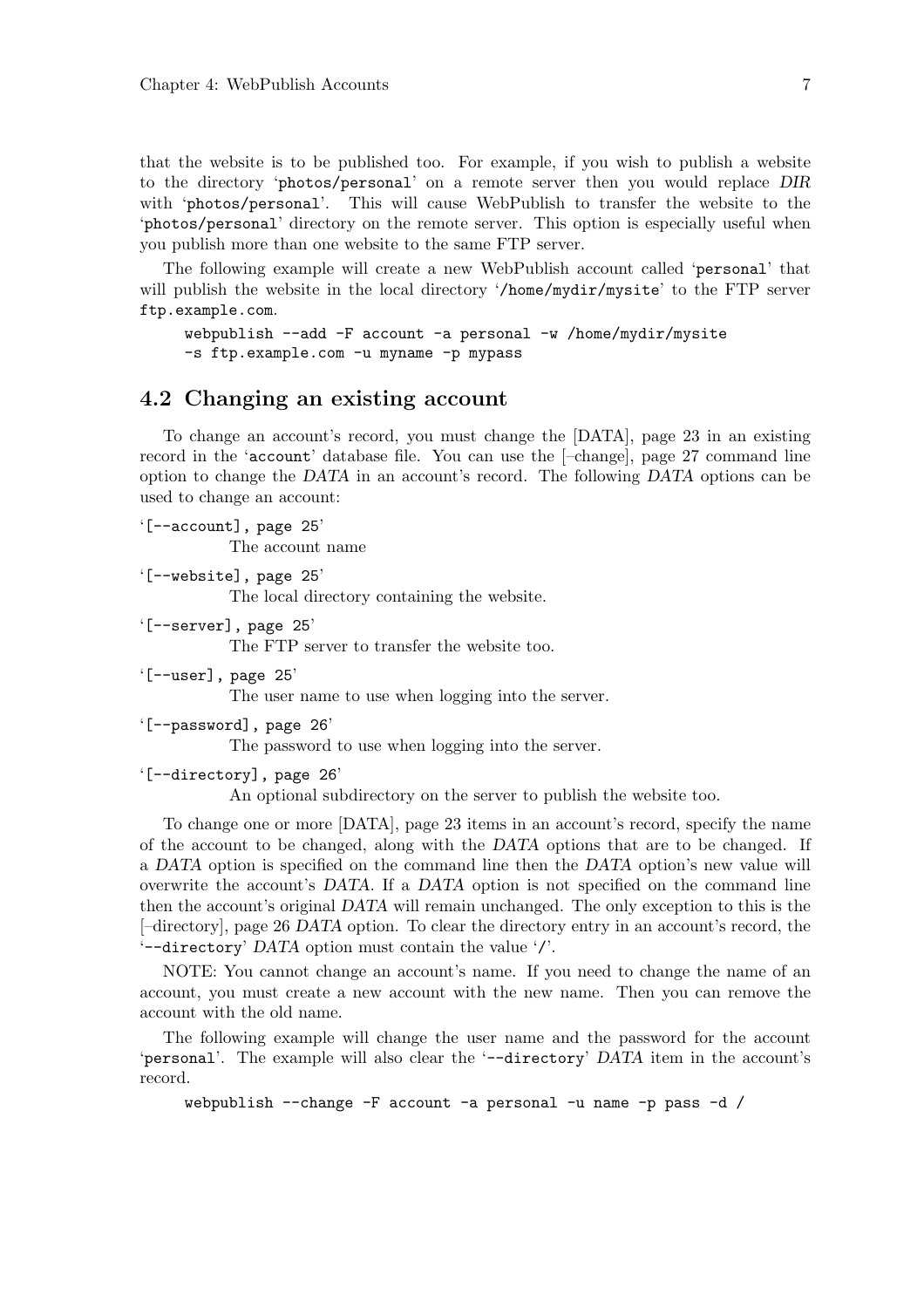### 4.3 Removing an existing account

To remove an existing account, you must remove the account's record from the 'account' database file. You can use the [–remove], page 27 command line option to remove an existing account.

To remove an existing account from the WebPublish database, you must specify the name of the account that is to be removed. The  $[-\text{account}]$ , page 25  $(^{\circ}-\text{a})$  variable is used to specify the name of the account that is to be removed.

The following example will remove the account 'personal' from the 'account' database file.

webpublish --remove -F account -a personal

#### 4.4 Listing accounts

The [–list], page 27 command can be used to list the information for a specific account to stdout. The '--list' command can also be used to list all of the accounts in the WebPublish database to stdout.

If an account name is specified on the command line using the  $[-\text{account}]$ , page 25  $(-a)$ [DATA], page 23 option then only the specified account will be listed to stdout. If no account is specified on the command line then all of the accounts in the WebPublish database will be listed to stout.

The following example will list the account 'personal'.

webpublish --list -F account -a personal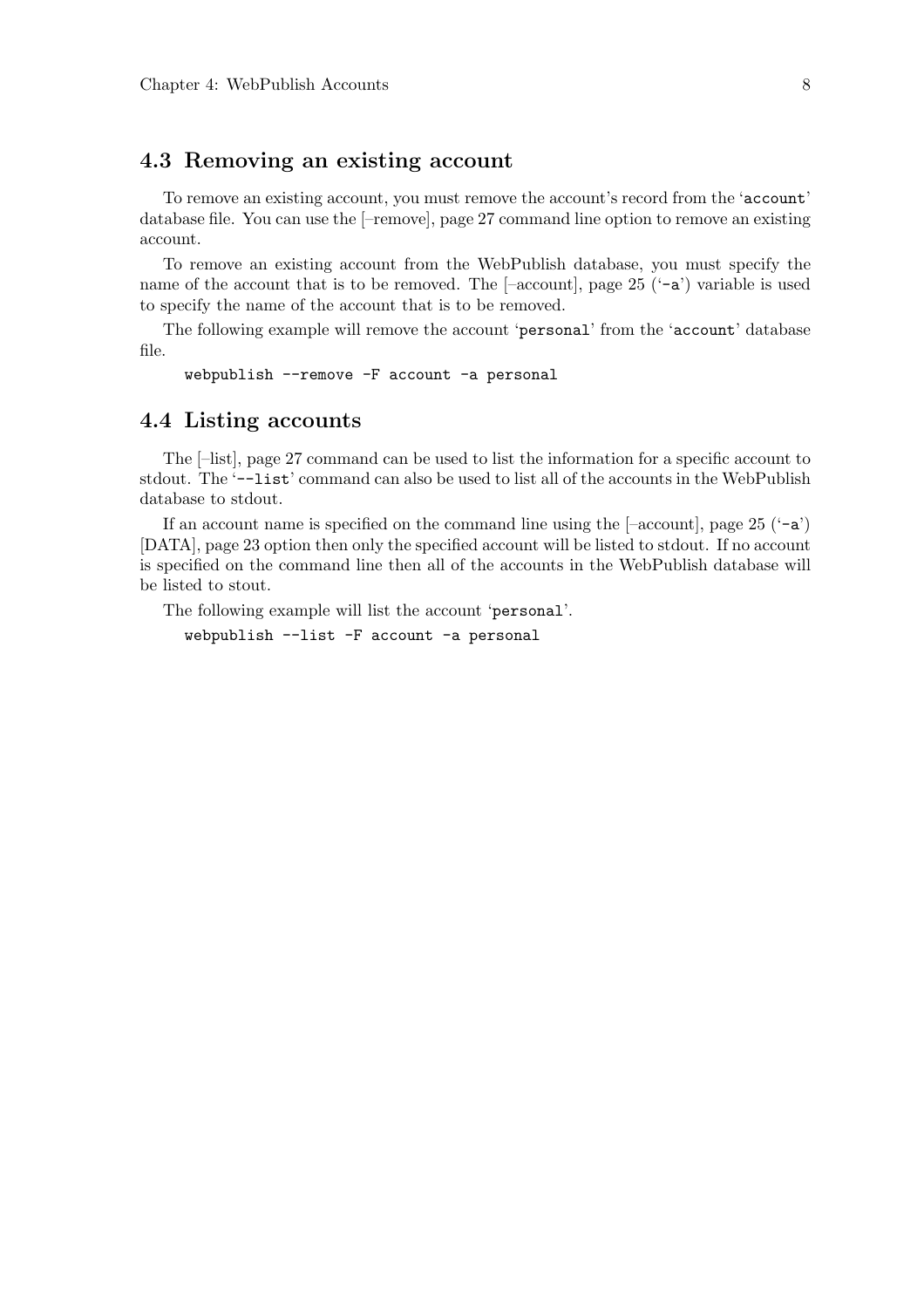# 5 Excluding Publish Paths

WebPublish does not maintain a list of the files and directories that are a part of a website. WebPublish assumes that every file and subdirectory that is in a website's directory is a part of the website. When WebPublish publishes a website, WebPublish searches the website's directory to locate the files and directories that are to be transferred.

Often, the local copy of a website will contain files and directories that never need to be transferred to a server. Quanta, for example, will create a project file in a website's directory that never needs to be transferred to a server. A directory containing templates is an example of a directory that never needs to be transferred to a server. If you want to exclude a file or directory from being transferred to a server, you will need to add a record to the 'publish' database file.

### 5.1 Adding an excluded publish path

To exclude a file or a directory from being published by WebPublish, you must add a record to the 'publish' database file. To add a new record to the 'publish' database file, you must specify the file or directory path using the  $[-path]$ , page 26 ( $-P$ ) [DATA], page 23 option.

The following example will prevent WebPublish from publishing the file 'website.project' when WebPublish is publishing the personal account.

```
webpublish --add -F publish -a personal -P
/home/mydir/mysite/website.project
```
The excluded file or directory path must be a full path. Also, the excluded path is only valid for the specific account. When a website is published to more than one server, each account that is used to publish the website must have a record for the excluded path in the 'publish' database file.

NOTE: The records in the 'publish' database file cannot be changed. If you need to change a record in the 'publish' database file, add a new record with the new information. Then you can remove the old record with the old information.

### 5.2 Removing an excluded publish path

To remove a file or directory path from the 'publish' database file, you will need to specify the name of the account and the path that is to be removed.

The following example will remove the path for the file 'website.project' from the 'publish' database file.

```
webpublish --remove -F publish -a personal -P
/home/mydir/mysite/website.project
```
#### 5.3 Listing excluded publish paths

The [–list], page 27 command can be used to list the excluded publish paths for a specific account to stdout. The '--list' command can also be used to list all of the excluded publish paths in the WebPublish database to stdout.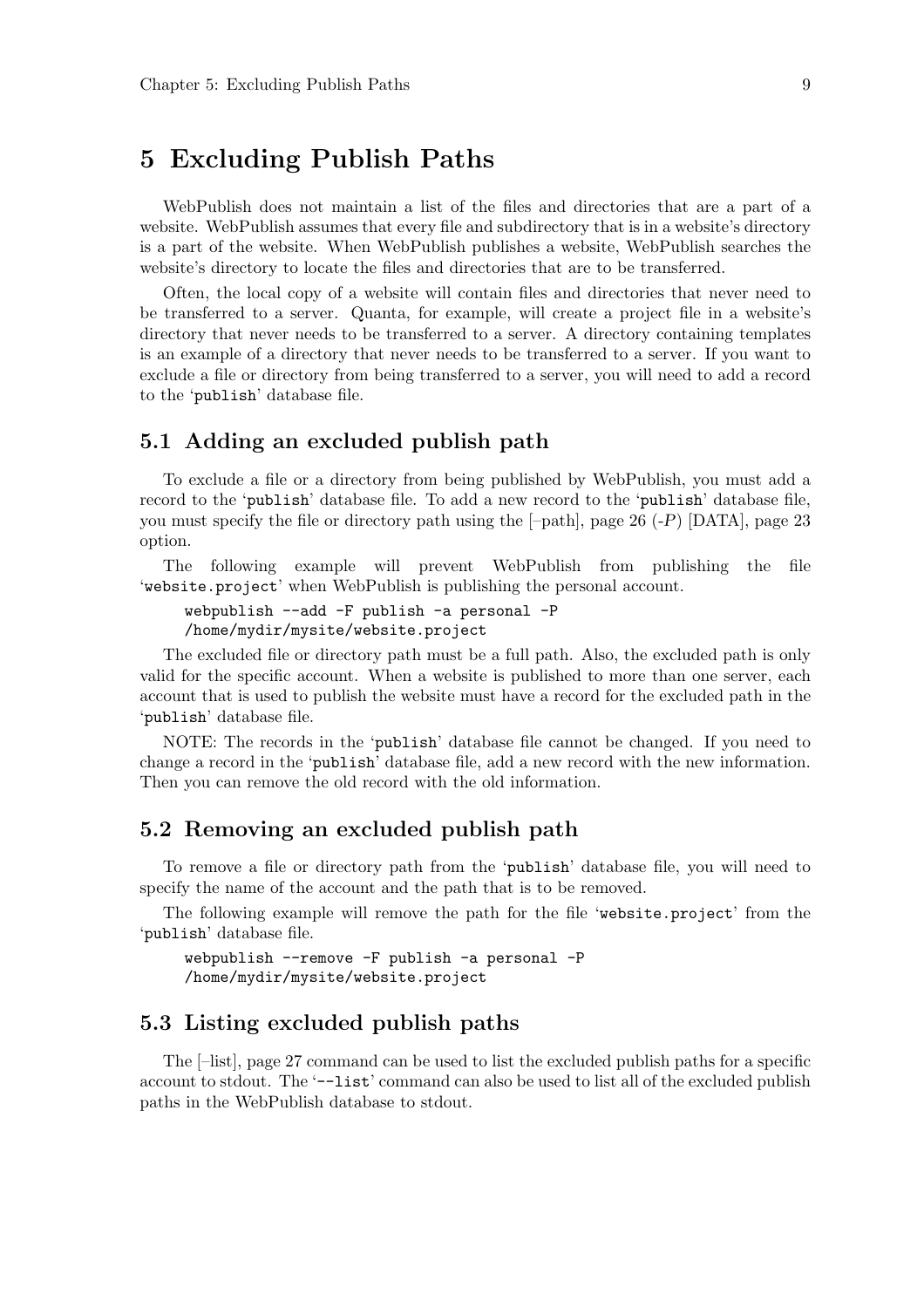If an account name is specified on the command line using the [–account], page 25 ('-a') DATA option then only the excluded paths for the specified account will be listed to stdout. If no account is specified on the command line then all of the excluded paths in the WebPublish database will be listed to stout.

The following example will list all of the excluded publish paths for the account personal. webpublish --list -F publish -a personal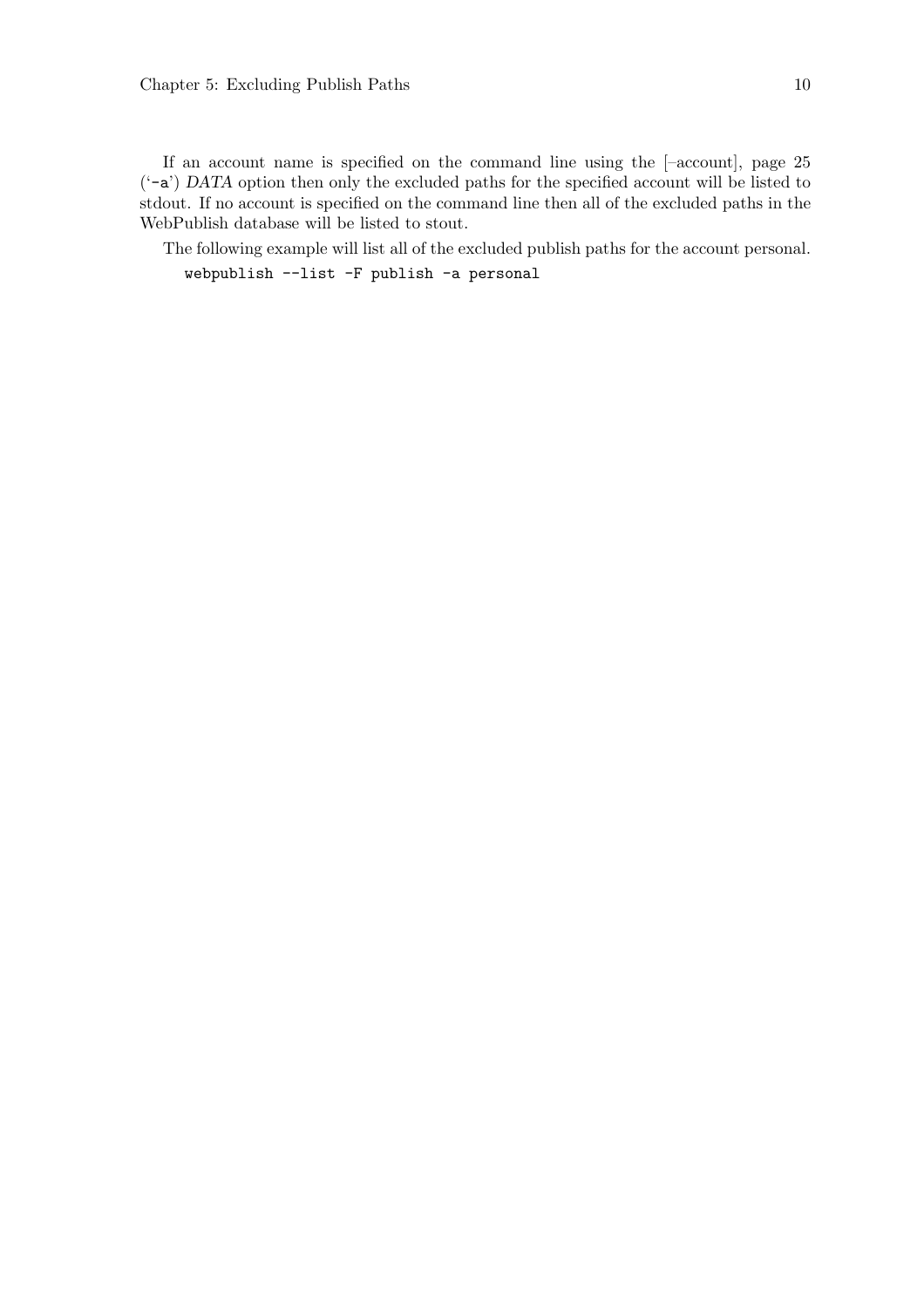# 6 Excluding Synch Paths

WebPublish does not maintain a list of the files and directories that have been transferred to a server. WebPublish assumes that every file and subdirectory in the server's directory is a part of the website. When WebPublish synchronizes a website, WebPublish searches the server's directory to locate the files and directories that are to be removed.

Often, the server's directory will contain files and directories that should never be removed from the server. ' $cgi-bin'$  is an example of a directory that should never be removed. If you want to exclude a file or directory from being removed from the server, you will need to add a record to the 'synch' database file.

#### 6.1 Adding an excluded synch path

To exclude a file or directory from being synchronized by WebPublish, you must add a record to the 'synch' database file. To add a new record to the 'synch' database file, you must specify the file or directory path using the  $[-path]$ , page 26  $(-P')$  [DATA], page 23 option.

The following example will prevent WebPublish from synchronizing the directory 'cgi-bin' when WebPublish is synchronizing the 'personal' account.

webpublish --add -F synch -a personal -P cgi-bin

The excluded path is only valid for the specific account. When a website is published to more than one server, each account that is used to synchronize the website must have a record for the excluded path in the 'synch' database file.

NOTE: The records in the 'synch' database file cannot be changed. If you need to change a record in the 'synch' database file, add a new record with the new information. Then you can remove the old record with the old information.

### 6.2 Removing an excluded synch path

To remove a file or directory path from the 'synch' database file, you will need to specify the name of the account and the path that is to be removed.

The following example will remove the path for the directory 'cgi-bin' from the 'synch' database file.

```
webpublish -remove -F synch -a personal -P cgi-bin
```
#### 6.3 Listing excluded synch paths

The [–list], page 27 command can be used to list the excluded synch paths for a specific account to stdout. The '--list' command can also be used to list all of the excluded synch paths in the WebPublish database to stdout.

If an account name is specified on the command line using the  $[-\text{account}]$ , page 25  $(-a)$ [DATA], page 23 option then only the excluded paths for the specified account will be listed to stdout. If no account is specified on the command line then all of the excluded paths in the WebPublish database will be listed to stout.

The following example will list all of the excluded synch paths for the account personal. webpublish -list -F synch -a personal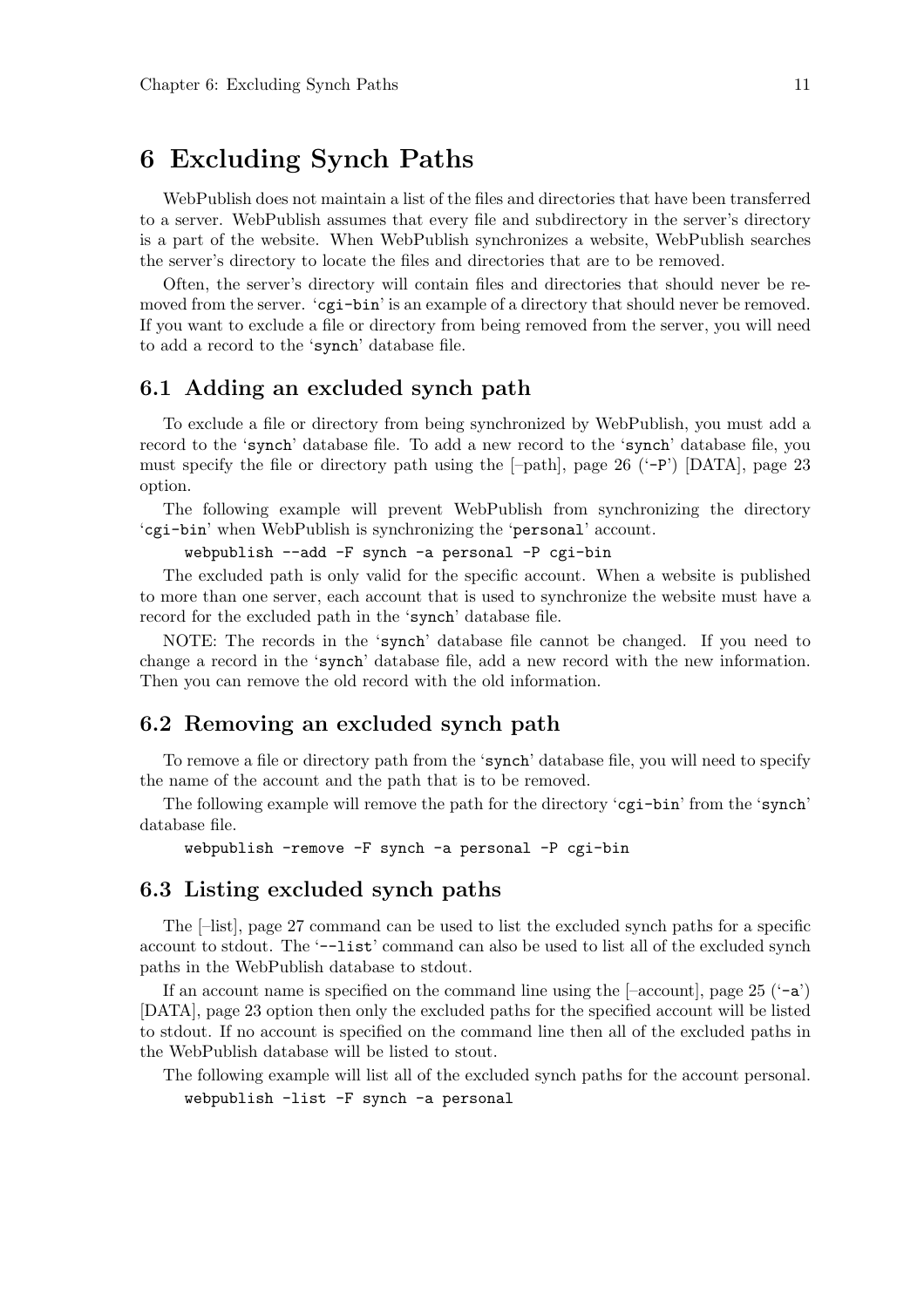# 7 File Transfer Modes

WebPublish uses a very simple method for selecting the file transfer mode to use when transferring a file. WebPublish will use binary mode by default. If a shell program is called for the file just before the file is transferred then the file will be transferred in text mode.

If you would like to override the default file transfer mode then you will need to add a record to the 'mode' database file. If a file's extension is listed in the 'mode' database file then the file will be transferred using the extension's associated file transfer mode.

You do not need to specify the name of an account when you add a record to the 'mode' database file. When you override the default file transfer mode, the new mode will be used by all accounts. This means that if the 'css' file extension is listed in the 'mode' database file then all 'css' files that are transferred by WebPublish will be transferred using the 'css' file transfer mode.

#### 7.1 Adding a file transfer mode

To add a new file transfer mode to the WebPublish database, you must add a new record to the 'mode' database file. To add a new record to the 'mode' database file, you must specify a file extension and a file transfer mode.

The following example will override the file transfer mode for all of the files that are transferred with a 'css' file extension. All files that have a 'css' file extension will be transferred in text mode.

webpublish --add -F mode -e css -m text

### 7.2 Changing a file transfer mode

To change a file transfer mode, you must change a record in the 'mode' database file. To change a record in the 'mode' database file, you must specify the file extension to be changed and the new file transfer mode.

The following example will change the file transfer mode that is used for all of the files that are transferred with a 'css' file extension. All files that have a 'css' file extension will be transferred in binary mode.

webpublish --change -F mode -e css -m binary

#### 7.3 Removing a file transfer mode

To remove a file transfer mode from the WebPublish database, you must remove a record from the 'mode' database file. To remove a record from the 'mode' database file, you must specify the file extension that is to be removed.

The following example will remove the file transfer mode that is used by all of the files that are transferred with the 'css' file extension.

webpublish --remove -F mode -e css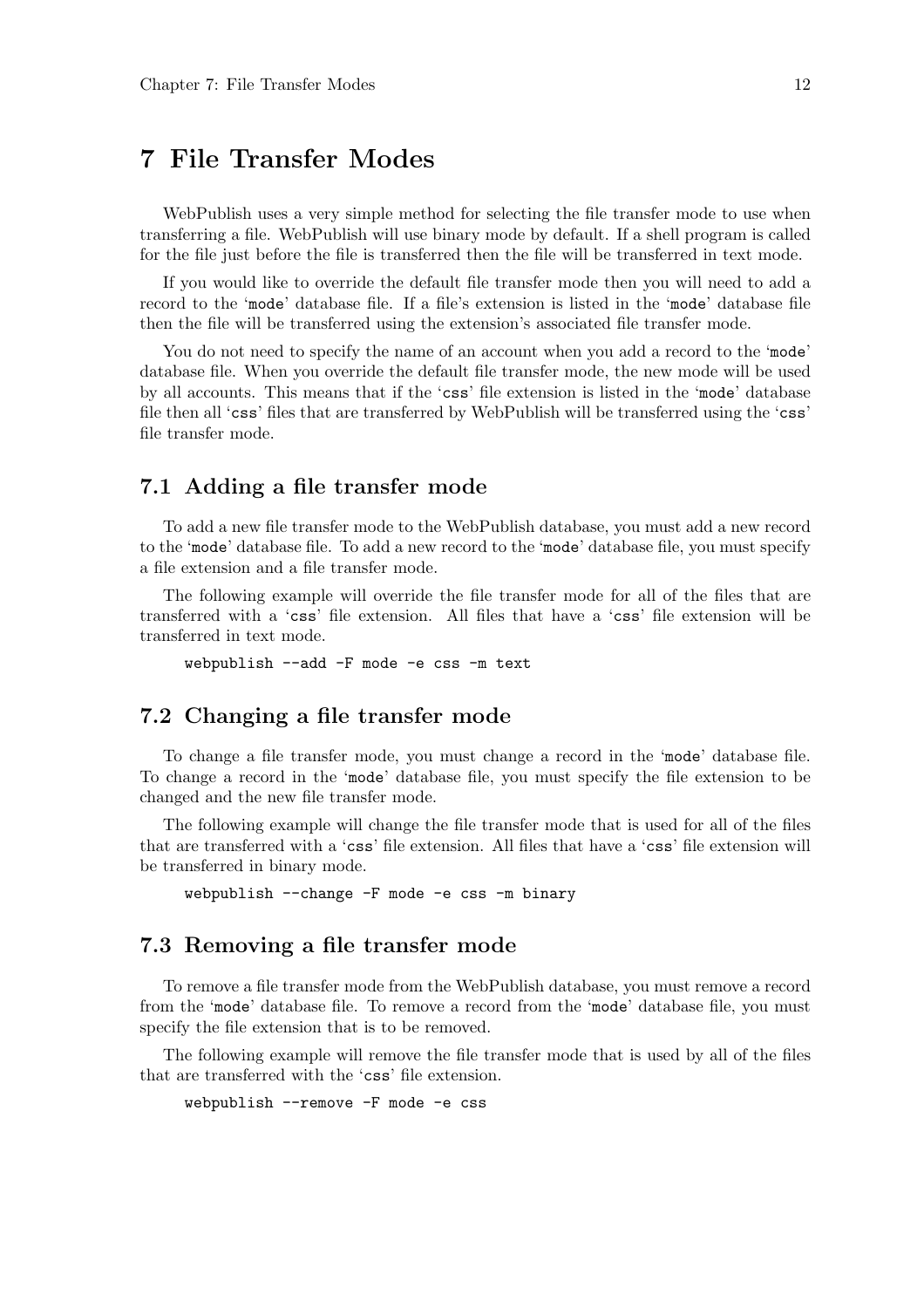### 7.4 Listing file transfer modes

The [–list], page 27 command can be used to list a specific file transfer mode to stdout. The '--list' command can also be used to list all of the file transfer modes in the WebPublish database to stdout.

If a file extension is specified on the command line using the  $[-extension]$ , page 26  $(-e)$ [DATA], page 23 option then only the file transfer mode for the specified extension will be listed to stdout. If no file extension is specified on the command line then all of the file transfer modes in the WebPublish database will be listed to stout.

The following example will list the file transfer mode that is used for all of the files that have a 'css' extension.

webpublish --list -F mode -e css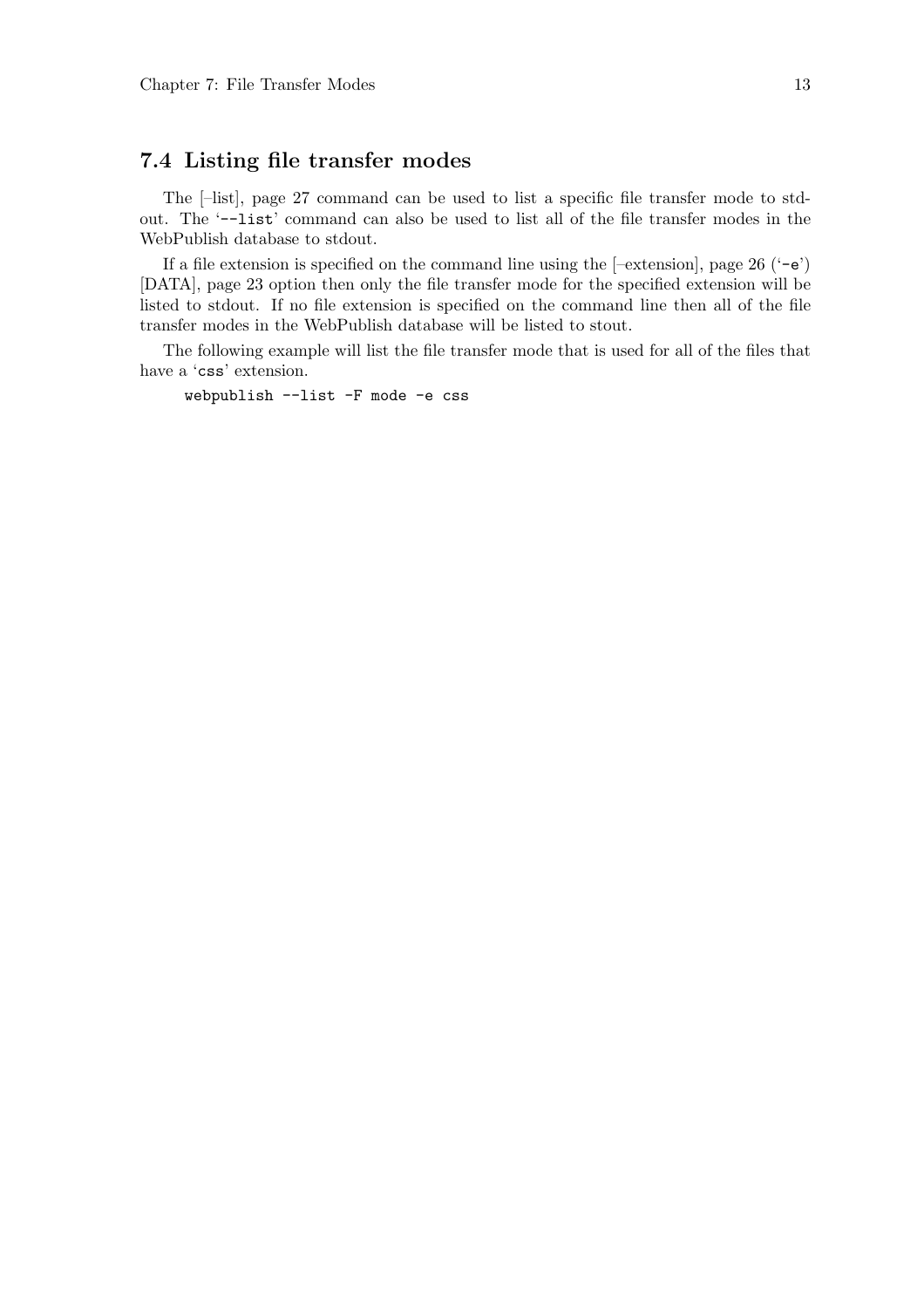# 8 Making Alterations

WebPublish is generally used to publish a local copy of a website to one or more remote servers. Often, it is necessary to make changes to a file when it is transferred to a remote server. An HTML file, for example, may need to have a time stamp added. Also, files that use a <BASE> tag should have the base directory changed to work correctly from the server. WebPublish includes a feature that allows a shell program to be called just before a file with an associated file extension is about to be transferred. This makes it easy to write a script or a program that can alter a file just before it is transferred.

The 'shell' database file contains a list of file extensions. Each file extension that is listed in the 'shell' database file has a shell program associated with it. Just before WebPublish transfers a file to a remote server, WebPublish will search the 'shell' database file. If the extension for the file that is being transferred matches a record in the 'shell' database file then WebPublish will call the shell program that is associated with the file extension. The shell program can then change the file that is about to be transferred.

Each association is specific to each WebPublish account. That is, if you associate a shell program with the 'html' file extension using the 'weedguy' account then the shell program will only be called when you publish the 'weedguy' account. If you want a shell program to be called with other accounts then you will have to associate the shell program with an extension for each account.

Each time that WebPublish executes a shell program, WebPublish will include the account information on the shell program command line. The account information that is passed to the shell program as command line arguments are:

- $-$ a ACCT'  $ACCT$  specifies the name of the account that is being published.
- $\angle$  W DIR' DIR specifies the local base directory of the website that is being published.
- $-$ s FTP' FTP specifies the name of the server that the file is being transferred too.
- '-u USER' USER specifies the user name that was used to log into the FTP server.
- '-e EXT' EXT specifies the extension of the file that is being transferred.
- $-$ d DIR' If this argument is included on the command line then DIR specifies the offset directory on the server for the account that is being published.

The shell program can read in the file from stdin and write the file to stdout. If the shell program does not make any changes to the file then the shell program can return 2. If the shell program returns a value of 2 then WebPublish will transfer the original file. If the shell program makes changes to the file then the shell program can return 3. If the shell program returns a value of 3 then WebPublish will transfer the file that was written to stdout by the shell program. If the shell program encounters an error then the shell program can return 1. If the shell program returns a value of 1 then WebPublish will report an error and terminate.

NOTE: stdout is piped to a temporary file in the WebPublish working directory ('\$HOME/.webpublish'). Therefore, the local copy of the website file is never altered by the alteration function.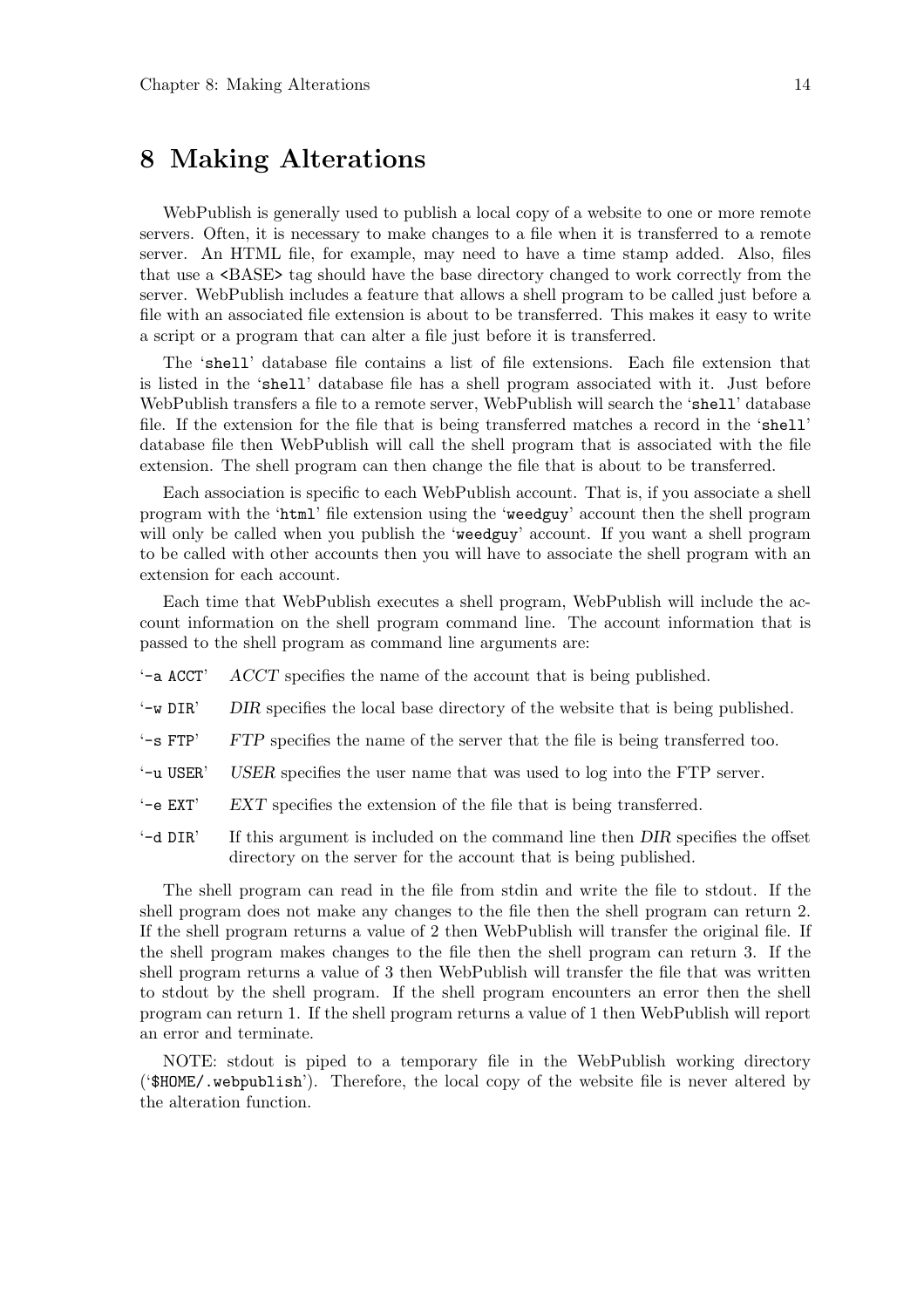### 8.1 Adding a shell program

To associate a shell program with a file extension for a given account, you must add a record to the 'shell' database file. To add a record to the 'shell' database file, you must specify the file extension and the full path of the shell program.

The following example will associate the 'changebase' shell program with the 'html' file extension for the 'personal' account.

webpublish --add -F shell -a personal -e html -P /home/mydir/changebase

This example will cause the 'changebase' program to be called everytime that WebPublish is about to transfer a file with an 'html' file extension, while publishing the 'personal' account.

#### 8.2 Changing a shell program

To change a shell program for an associated extension, you need to change the record in the 'shell' database file. To change the record in the 'shell' database file, you must specify the new value for the shell program.

The following example will change the path for the changebase shell program to '/home/support/changebase'.

```
webpublish --change -F shell -a personal -e html -P /home/support/changebase
```
#### 8.3 Removing a shell program

To remove a shell program from the 'shell' database file, you must specify the file extension that is to be removed.

The following example will remove the shell program that is associated with the 'html' file extension.

webpublish -remove -F shell -a personal -e html

#### 8.4 Listing shell programs

The [–list], page 27 command can be used to list the shell program for a specific account to stdout. The '--list' command can also be used to list all of the shell programs in the WebPublish database to stdout.

If an account name is specified on the command line using the  $[-\text{account}]$ , page 25  $(-a)$ [DATA], page 23 option then only the shell programs for the specified account will be listed to stdout. If no account is specified on the command line then all of the shell programs in the WebPublish database will be listed to stout.

The following example will list all of the shell programs for the 'personal' account.

webpublish --list -F shell -a personal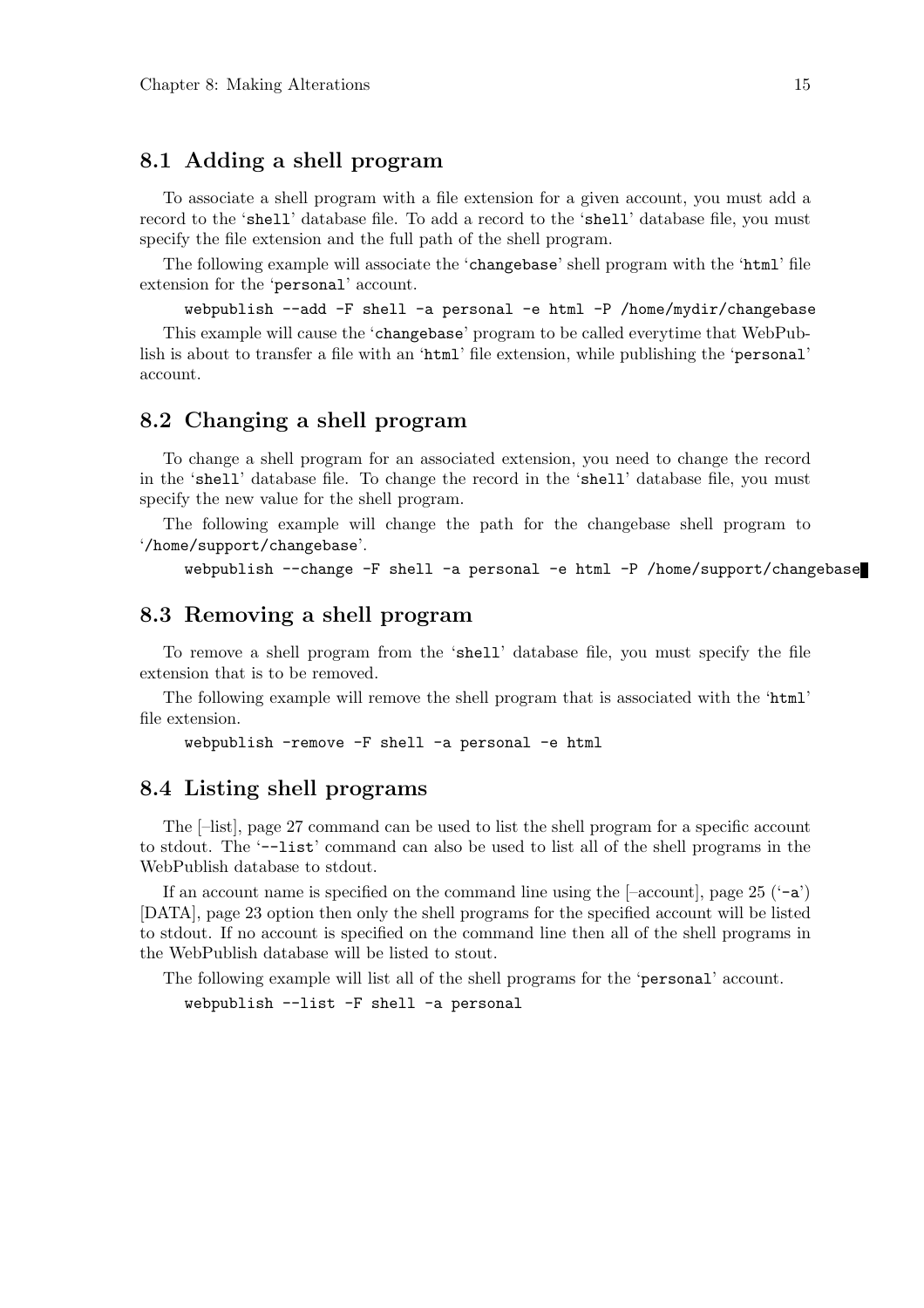# 9 Publishing a Website

WebPublish is designed to manage the details associated with publishing a website from a local directory to a remote server using File Transfer Protocol (FTP). This allows a website developer to work on the local copy of a website and then use WebPublish to mirror the changes to one or more remote servers.

When WebPublish selects a file for publication, it does not necessarily mean that the file will be transferred. The file will only be transferred to the remote server if one of the following conditions is true: The  $[-force]$ , page 24  $(-f')$  [FLAG], page 24 was included on the command line; the local copy of the file does not exist on the remote server; or the local copy of the file is newer than the copy on the remote server.

NOTE: Because the system time is not the same on each FTP server, WebPublish may continue to transfer files to the remote server even though the local copy of the file is not newer than the copy on the server, or WebPublish may not transfer files that should be transferred to the server. As the time difference should never be more than a day, this should not be a problem if you only publish a website one or less times a day. A future version of WebPublish will attempt to correct this problem by autodetecting the time difference and saving the difference in the account's database record.

WebPublish needs to know which files should be published. There are three ways to tell WebPublish which files should be published. The first method is to specify each file on the command line. The second method is to include qualifiers on the command line. The third method is to use the 'touch' and 'find' commands.

#### 9.1 Specifying files on the command Line

If you are interested in publishing specific account files then you can specify the individual files on the WebPublish command line. For example, if you have an account set up called 'personal' and your computer automatically updates the home webpage from time to time, you can tell WebPublish to publish your updated home page by specifying the file on the command line.

webpublish --publish -a personal home.html

The example above will publish the file 'home.html' to the 'personal' account's server. Of course, the file 'home.html' must be located in the base directory of the account's website.

Several files can be included on the command line. For example:

```
webpublish --publish -a personal home.html index.html etc/about.html media/photo.jp
```
The example above will publish the files 'home.html', 'index.hmtl', 'etc/about.html', and 'media/photo.jpg' to the 'personal' account's server.

It is also correct to include the full file path of the individual files. The following example will publish the 'home.html' file to the 'personal' account's server.

webpublish --publish -a personal /home/mydir/mysite/home.html

The full file path must be included if you would like to use wildcards to select files. For example, if you would like to publish all of the 'jpg' files in the 'etc' directory of the 'personal' account's website then you can use the following example.

webpublish --publish -a personal /home/mydir/mysite/etc/\*.jpg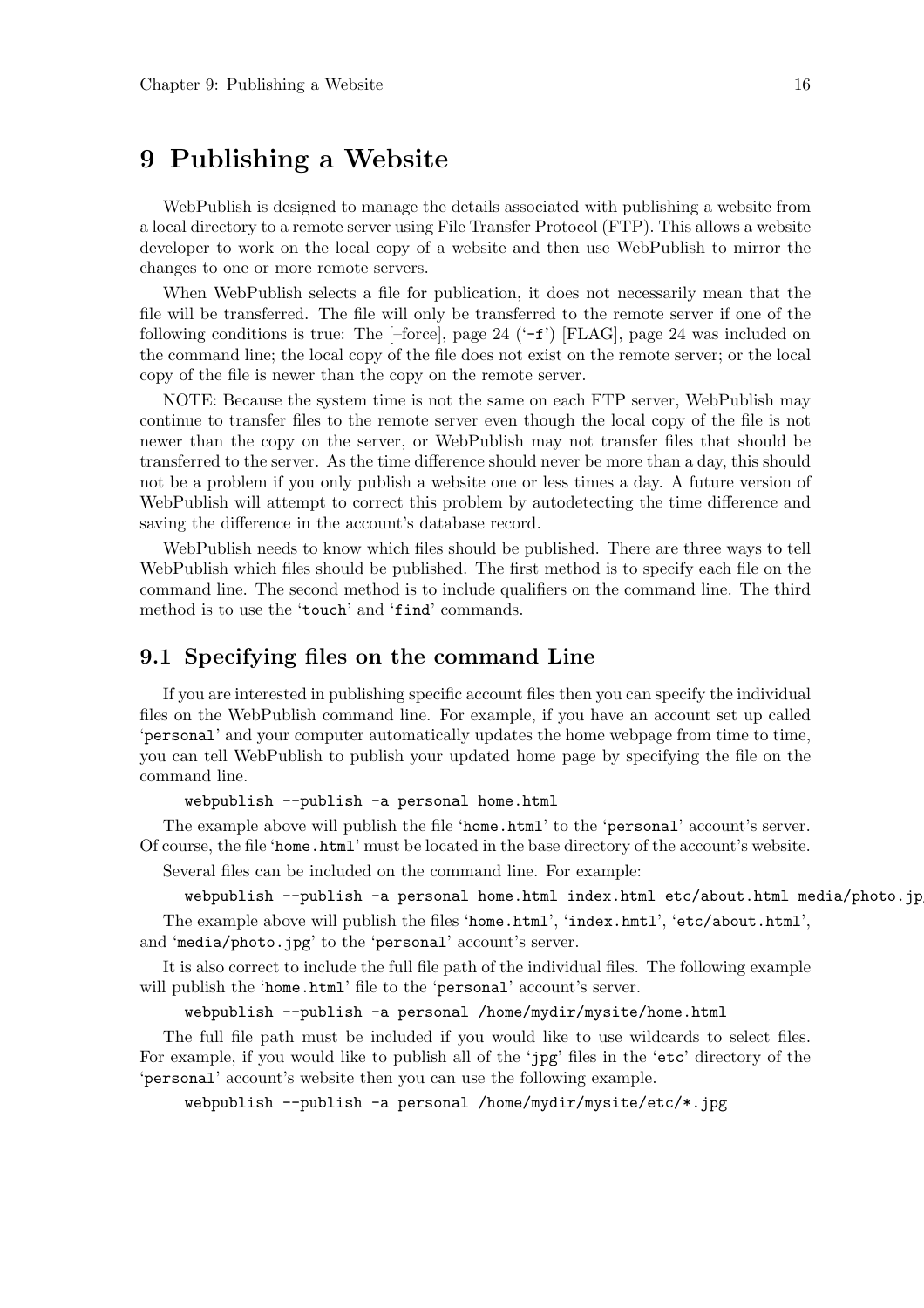### 9.2 Publish qualifiers

Qualifiers tell WebPublish how to select files for publication. Qualifiers are simply WebPublish [DATA], page 23 options that contain information that can be used to select files. If qualifiers are included on the command line then WebPublish will use the specified qualifiers to select the individual files for publication. If no qualifiers are included on the command line then everything will be selected.

The legal qualifiers that can be used with the  $[-$ publish], page 28 command are:  $[-]$ extension], page 26,  $[-\text{directory}],$  page 26, and  $[-\text{depth}],$  page 26. The  $\text{-extension'}$  qualifier will tell WebPublish to select files with a specified file extension. The '--directory' qualifier will tell WebPublish the directory to begin publishing. The '--depth' qualifier tells WebPublish how many directory levels to traverse. Qualifiers can be used individually or in combination.

### 9.3 Using publishing qualifiers

The simpliest way to use WebPublish is to let the utility select the entire website for publication. When WebPublish selects the entire website for publication, each file in the local copy of the website is examined to see if it is current on the remote server. Any files and directories that are not current on the server will be transferred by WebPublish. The following example will select the entire 'personal' account's website for publication.

webpublish --publish -a personal

If you only want to publish 'jpg' files, then you can use the  $[-\text{extension}]$ , page 26 ('-e') qualifier. The '--extension' qualifier will tell WebPublish to select the files with the specified file extension. The following example will publish all of the 'jpg' files in the 'personal' account.

```
webpublish --publish -a personal -e jpg
```
The  $\lceil$ -directory, page 26 ( $\lceil$ -d') qualifier can be used to select a subdirectory in the account's website to publish. The specified directory and all of its subdirectories will be selected for publication. The following example will publish the 'books/biography' directory in the 'personal' account.

```
webpublish --publish -a personal -d books/biography
```
The  $[-\text{depth}]$ , page 26  $(-\mathbf{D}')$  qualifier can be used to limit the number of subdirectories that are published. If you only want to publish the files that are in the books directory, for example, you can use the following:

```
webpublish --publish -a personal -D 1 -d books
```
The example above will tell WebPublish to publish the single directory level that begins at the directory 'books'.

#### 9.4 Using touch and find

The 'touch' and the 'find' command line utilities can be used to select the files that should be transferred to a server. The 'touch' command can be used to set a file's modification time to the current time. The 'find' command can be used to select the files that have their modification time set to the current time. Setting a file's modification time to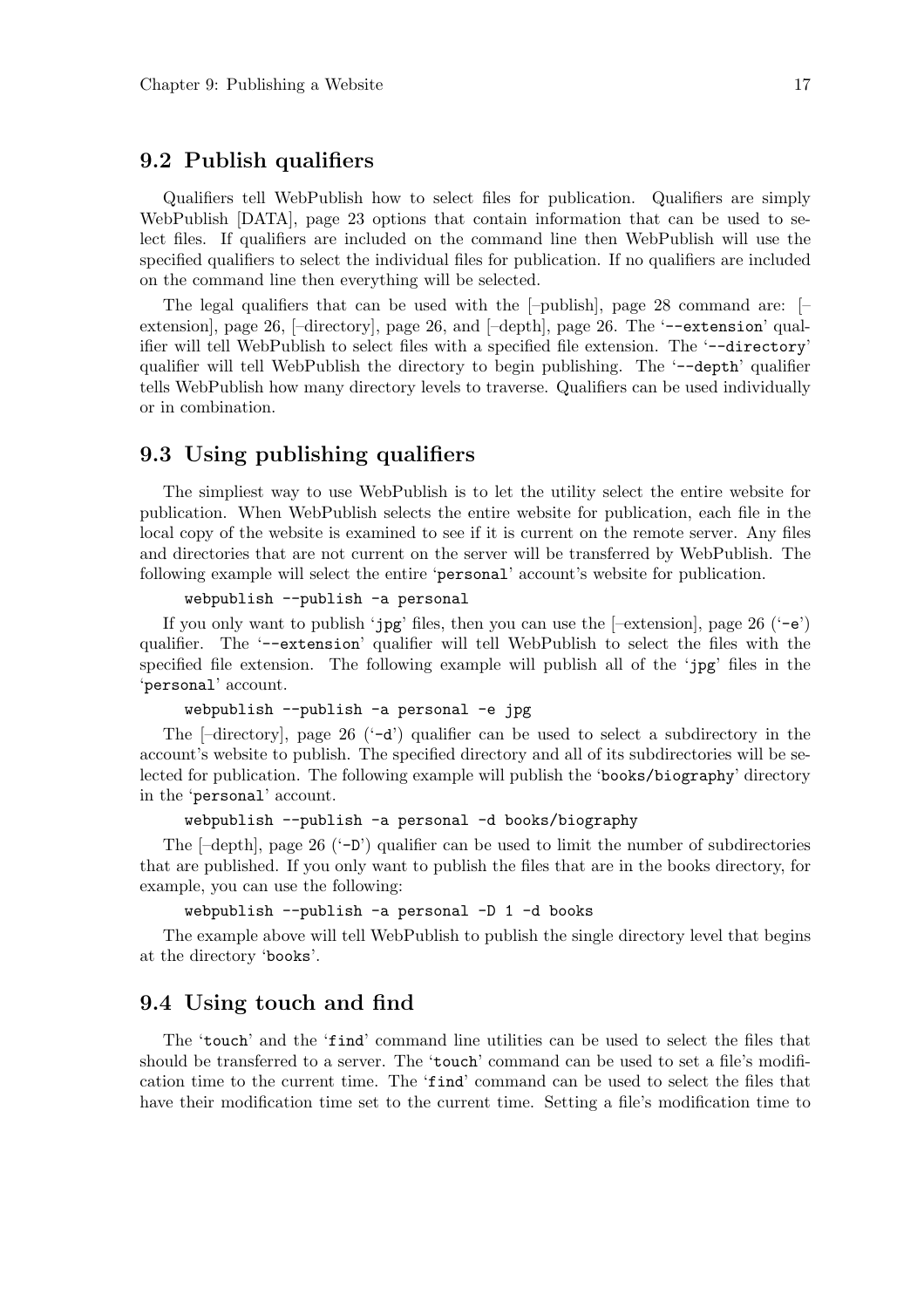the current time will cause WebPublish to transfer the file when WebPublish is publishing an account.

The 'touch' command can be used to set a file's modification time to the current time. If the 'touch' command is used on a file that is a part of a website, the file will be more recent than the copy of the file that is on the server. When WebPublish is publishing the account, WebPublish will transfer the file. If, for example, you want to force WebPublish to transfer a website's index file, you can use the 'touch' command.

#### touch index.html

The example above will set the 'index.html' file's modification time to the current time. When the website is published by WebPublish, the 'index.html' file will be transferred to the server.

The 'find' command can be used with the 'touch' command to touch multiple website files. This will cause WebPublish to transfer all of the files that were selected with the 'find' command. If, for example, you would like to transfer all of the files with a 'jpg' file extension, you can use the 'find' command with the '-exec' option.

#### find -name "\*.jpg" -exec touch  $\{\} \setminus;$

The example above will use the '-exec' option of the 'find' command to 'touch' all of the files in the website that have a 'jpg' file extension. This will cause WebPublish to transfer all of the 'jpg' files when the website is being published by WebPublish.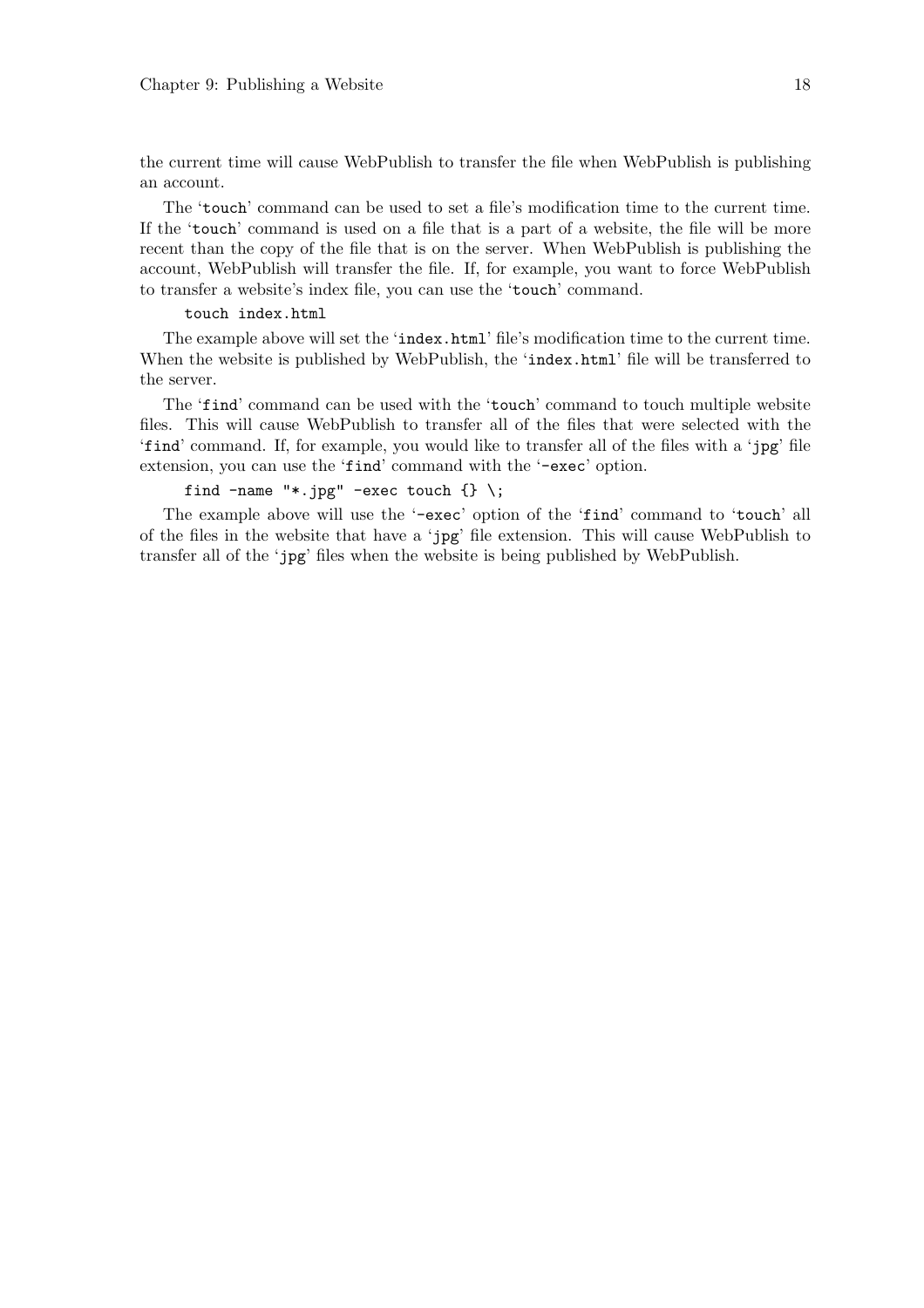# 10 Synchronizing a Website

The [–synchronize], page 28 command can be used to remove files and directories from the server that are no longer a part of the local copy of an account's website.

#### 10.1 Synchronize qualifiers

Qualifiers tell WebPublish how to select files for synchronization. Qualifiers are simply WebPublish [DATA], page 23 options that contain information that can be used to select files. If qualifiers are included on the command line then WebPublish will use the specified qualifiers to select the individual files for synchronization. If no qualifiers are included on the command line then everything will be synchronized on the remote server.

The legal qualifiers that can be used with the [–synchronize], page 28 command are: [– directory], page 26 and  $[-\text{depth}]$ , page 26. The '--directory' qualifier tells WebPublish the subdirectory to synchronize. The '--depth' qualifier tells WebPublish how many directory levels to traverse. Qualifiers can be used individually or in combination.

#### 10.2 Using synchronizing qualifiers

The simplest way to use the [–synchronize], page 28 command is to synchronize the entire website. This will cause WebPublish to search the copy of the website on the server, looking for files and directories that are no longer a part of the local copy of the website. When WebPublish finds a file or a directory on the server that is no longer a part of the local copy of the website, WebPublish will remove the file or directory from the server (unless the [–prompt], page 25 switch was included on the command line).

The following example will synchronize the entire website for the 'personal' account.

webpublish --synchronize -a personal --prompt

If you want to synchronize part of the website on a server then you can tell WebPublish the specific subdirectory to synchronize.

```
webpublish --synchronize -a personal -d books
```
The example above will only synchronize the books directory. No other part of the website on the server will be synchronized. Any files and directories in the books directory that are no longer a part of the books directory in the local copy of the website will be removed.

If you only want to synchronize the individual directory, you can tell WebPublish how many directory levels too traverse.

```
webpublish --synchronize -a personal -d books -D 1
```
The example above will only synchronize the 'books' directory. WebPublish will not synchronize any subdirectories. If the  $[-depth]$ , page 26  $(-D)$  [DATA], page 23 option had been 2, one single level of each subdirectory in the 'books' directory would have been synchronized. Etc.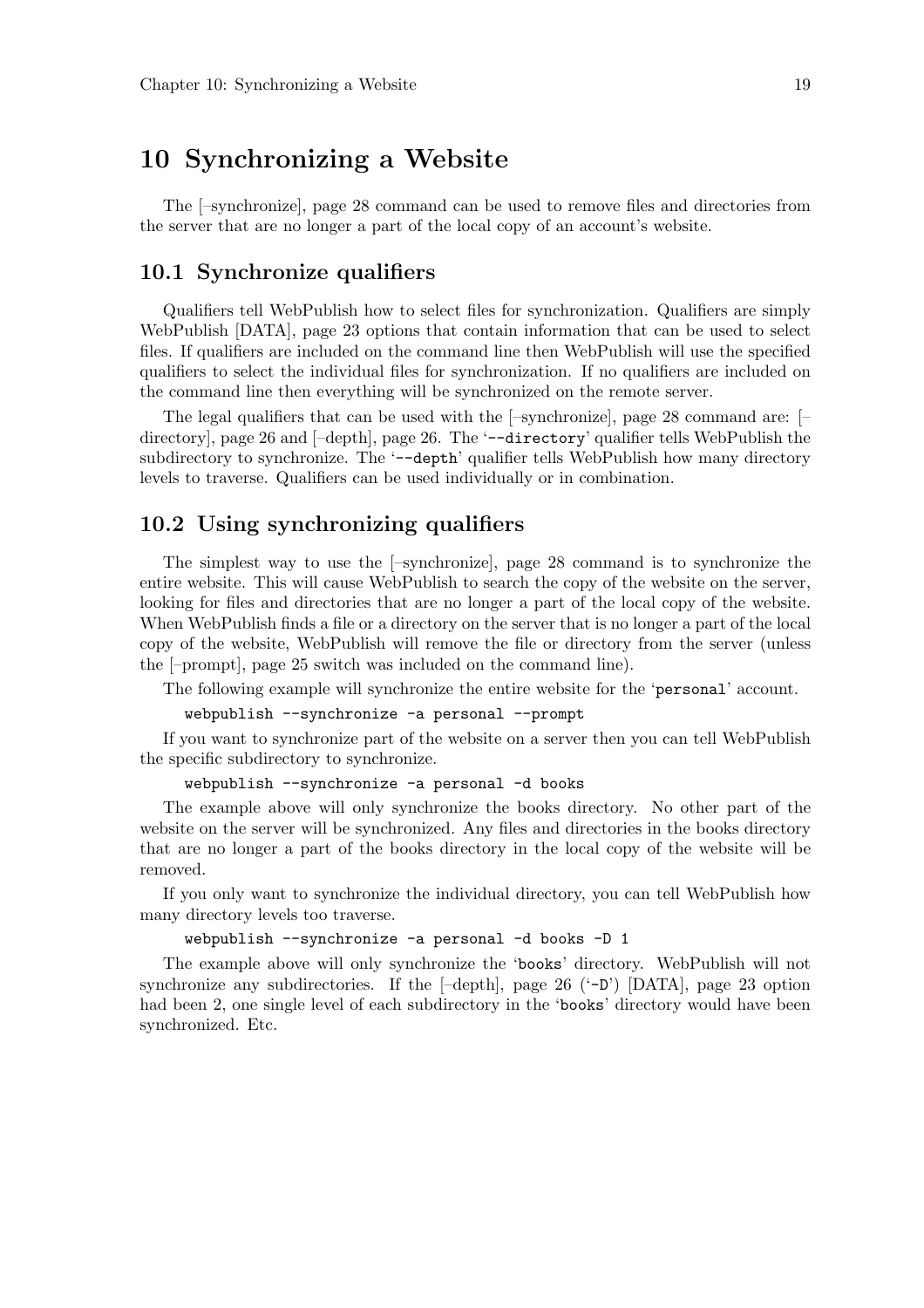# 11 A Trivial Example

The advantage that WebPublish has over other website publishers is its ability to call a script or a program just before a file is transferred to a server (see Chapter 8 [Making Alterations], page 14). The script or program can add a time stamp to a file, change a file's <BASE> tag address, include common HTML sections to a webpage, etc.

This chapter will present a trivial example that will demonstrate how you can use WebPublish to develop and maintain a website. This example will create a website in a local directory. The example website will be published by WebPublish to a remote server. When files are transferred to the server, the base address of all 'html' and RealMedia 'ram' files will be changed to work correctly from the server. This development scheme makes it possible to develop a new section for a website locally. The local base address in the 'html' and RealMedia 'ram' files will prevent the additions from contaminating the live website on the server. When the new section is developed, WebPublish can transfer the additions to the server.

In our example, Charles, our website developer, will set up his own personal website. Charles will create and maintain his website in the local directory '/mnt/linux/websites/personal'. Charles will publish this website to the FTP server ftp.xanadu2.net. Publishing the website to ftp.xanadu2.net will make the website available to the public over the internet.

First, Charles creates the website directory. Charles also creates a subdirectory that will hold the website's templates. Finally, Charles writes a simple index webpage that explains that the website is under construction. The index webpage contains a local base address (<BASE href="file:/mnt/linux/websites/personal/">).

Here is a directory listing of the new website in the local directory.

```
[charles@localhost personal]$ ls -Fl
total 8
-rw-r--r-- 1 charles charles 0137 Oct 28 08:16 index.html
drwxr-xr-x 2 charles charles 4096 Oct 28 08:15 templates/
```
Next, Charles sets up the WebPublish account that will publish his personal website to the FTP server. In this example, Charles creates a WebPublish account called, 'personal'.

```
webpublish --add -F account -a personal -w
/mnt/linux/websites/personal -s ftp.xanadu2.net -u charles -p
example
```
The example above creates the 'personal' WebPublish account. The 'personal' account can be used to publish the website that is located at '/mnt/linux/websites/personal' to the FTP server ftp.xanadu2.net. WebPublish will log into the FTP server using the specified user name  $(-\text{user}]$ , page 25) and the password  $(-\text{password}]$ , page 26). Here is a listing of the account.

```
[charles@localhost personal]$ webpublish --list -F account -a
personal
Listing WebPublish account:
Account : personal
Website : /mnt/linux/websites/personal
Server : ftp.xanadu2.net
```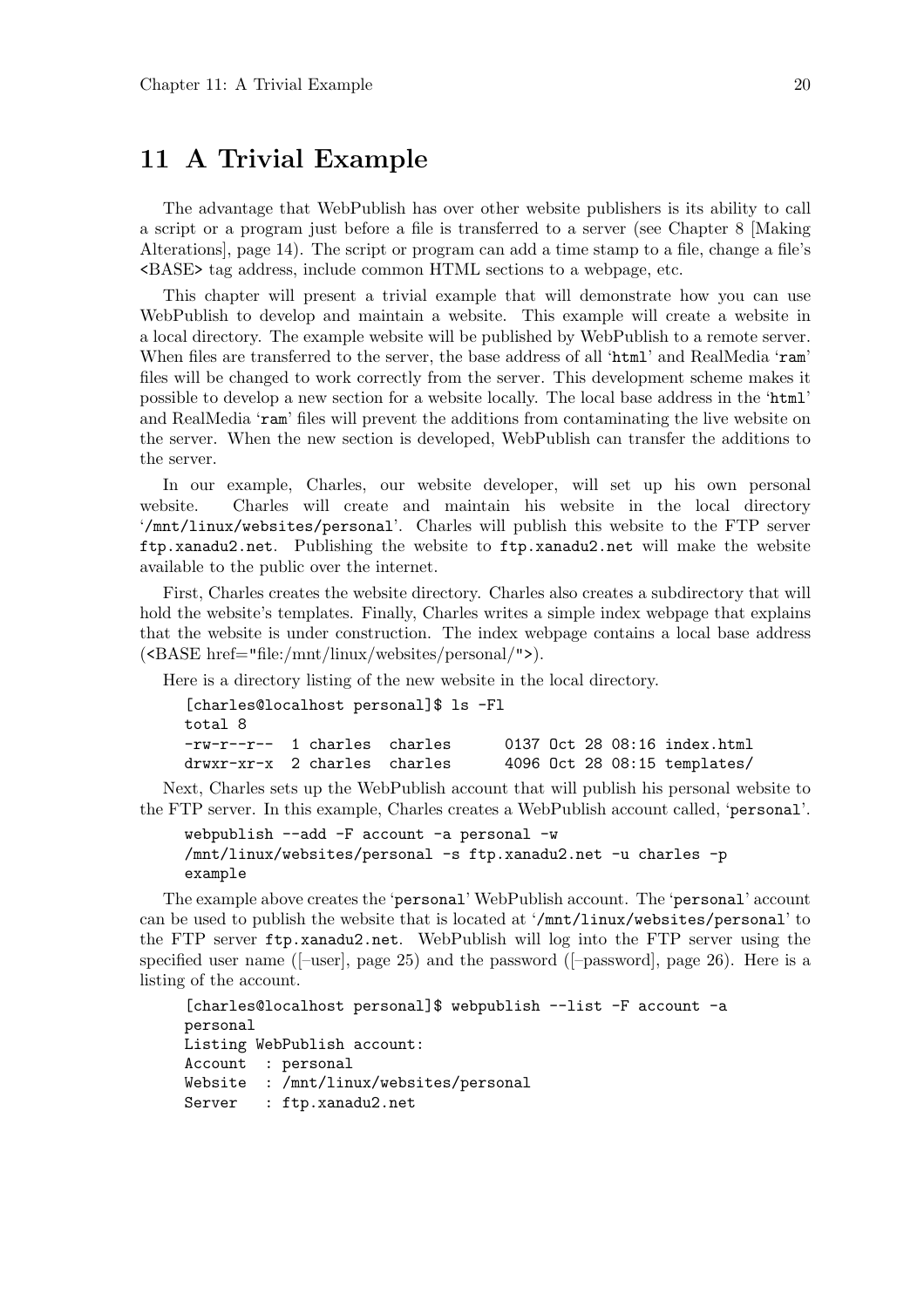```
User : charles
Password : example
Directory:
```
After Charles creates the 'personal' WebPublish account, Charles excludes the 'template' directory from being transferred to the server by WebPublish.

```
webpublish --add -F publish -a personal -P
/mnt/linux/websites/personal/templates
```
The example above adds the path '/mnt/linux/websites/personal/templates' to the 'publish' database file. This will cause WebPublish to ignore the 'template' directory when WebPublish is searching for files and directories that need to be transferred to the server while the 'personal' account is being published. Here is the listing of the record.

```
[charles@localhost personal]$ webpublish --list -F publish -a
personal
Listing local paths for personal:
```
Path: /mnt/linux/websites/personal/templates

Next, Charles excludes the server directory 'cgi-bin' from being removed by WebPublish when WebPublish synchronizes the account.

webpublish --add -F -synch -a personal -P cgi-bin

The example above will add the path 'cgi-bin' to the 'synch' database file. This will cause WebPublish to ignore the 'cgi-bin' directory when WebPublish is searching for files and directories that need to be removed from the server while the 'personal' account is being synchronized. Here is the listing of the record.

```
[charles@localhost personal]$ webpublish --list -F synch -a
personal
Listing server paths for personal:
```
Path: cgi-bin

Next, Charles will associate an alteration program with the 'html' file extension and the RealMedia 'ram' file extension. This will cause the alteration program to be called just before a file with an 'html' extension or a RealMedia 'ram' extension is transferred to the server.

```
webpublish --add -F shell -a personal -e html -P
/mnt/linux/websites/support/changebase
webpublish --add -F shell -a personal -e ram -P
/mnt/linux/websites/support/changebase
```
The example above will add two records to the 'shell' database file. The two records associate the 'html' and RealMedia 'ram' file extensions with the program 'changebase' that is located in the directory '/mnt/linux/websites/support'. This will cause WebPublish to call the 'changebase' program just before a file with an 'html' or RealMedia 'ram' file extension is about to be transferred while the 'personal' account is being published. If the 'changebase' program changes the base address in a file then the altered file will be transferred to the server by WebPublish. Here is a listing of the records.

```
[charles@localhost personal]$ webpublish --list -F shell -a
personal
```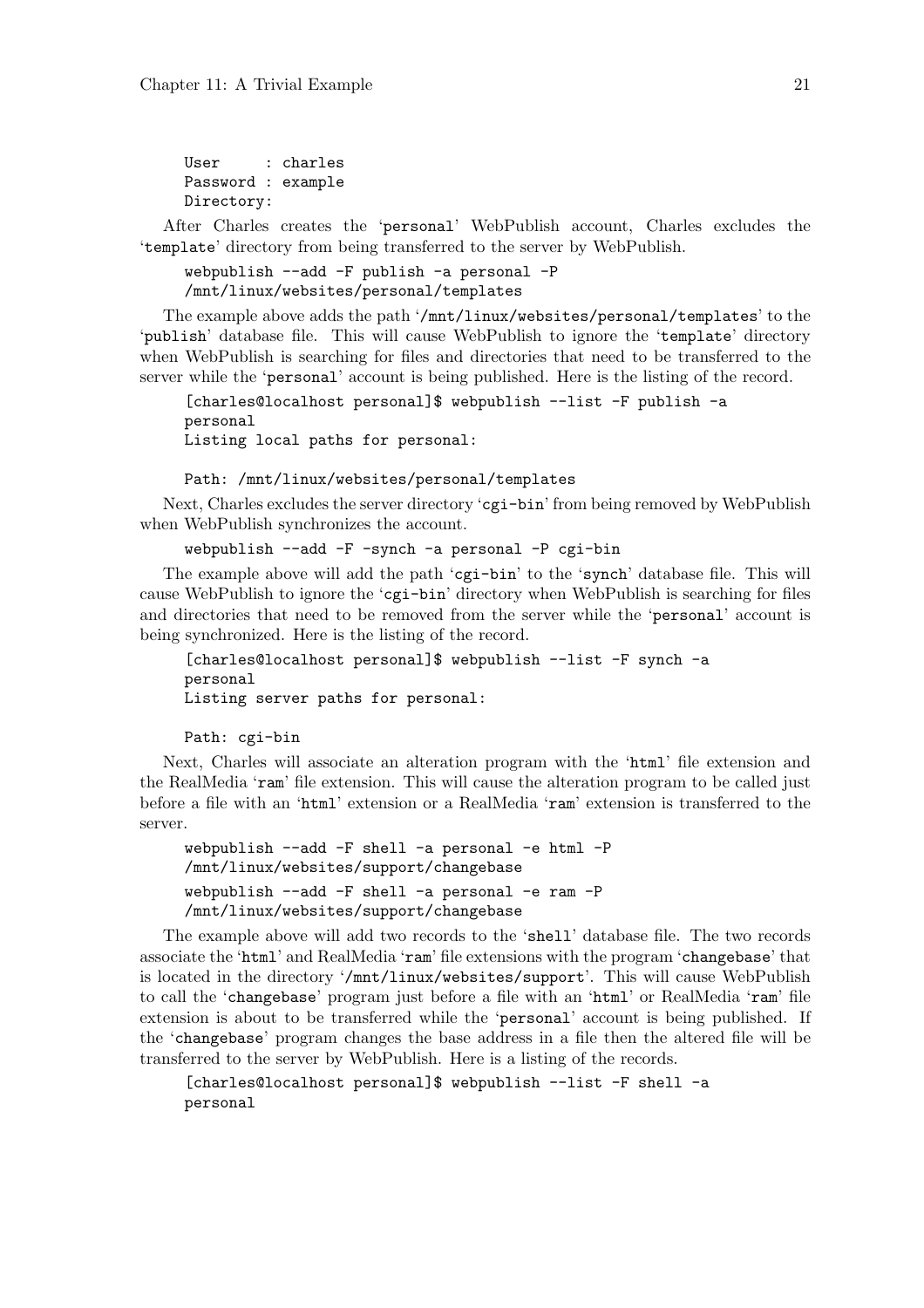```
Listing shell programs for personal:
Extension: html
Program : /mnt/linux/websites/support/changebase
Extension: ram
Program : /mnt/linux/websites/support/changebase
```
NOTE: Appendix A [The changebase Source Code], page 29 includes the source code for the 'changebase' program. The program is a simple C++ program that can be used to change the base address of 'html' and RealMedia 'ram' files. The program also demonstrates how to use one program to manage multiple websites.

The last thing that Charles needs to do before he can concentrate fully on the development of the website's content is to make sure that all of the file transfer modes are correct. In our example, Charles needs to make sure that all files with a 'css' extension (the style sheets) are transferred in 'text' mode.

webpublish --add -F mode -e css -m text

The example above will add the 'css' file extension to the 'mode' database file. This will cause WebPublish to transfer all files with a 'css' file extension to the server using 'text' mode. Here is a listing of the record.

```
[charles@localhost personal]$ webpublish --list -F mode
Listing all file transfer modes:
```
Extension: css Mode : TEXT

Charles is now ready to publish his website to the server for the first time.

webpublish -publish -a personal -V

The example above will publish the personal account. In this case, WebPublish will transfer the file 'index.html' to the server. Since the file has an 'html' extension, WebPublish will call the 'changebase' program just before the file is transferred. The 'index.html' file has a base address of '<BASE href="file:/mnt/linux/websites/personal/">'. The base address will be changed by the 'changebase' program to '<BASE href="charles.padresoftware.com/">'. This will cause the base address to work correctly from the server. (The [–version], page 24 [FLAG], page 24 causes WebPublish to write messages to stdout that describe what WebPublish is doing as WebPublish does it.) Since the 'templates' directory is excluded, WebPublish will ignore it.

Charles can now concentrate on developing the content for his new website. Thanks to WebPublish, Charles does not have to spend any more time keeping track of the files and directories that need to be transferred to the server. WebPublish will know when files and directories have been added or changed and only the files and directories that have been added or changed will be transferred to the server.

This development scheme allows Charles to work on his home webpage without contaminating the website that is available to the public on the server.

Charles is really smart for using GNU/Linux and WebPublish.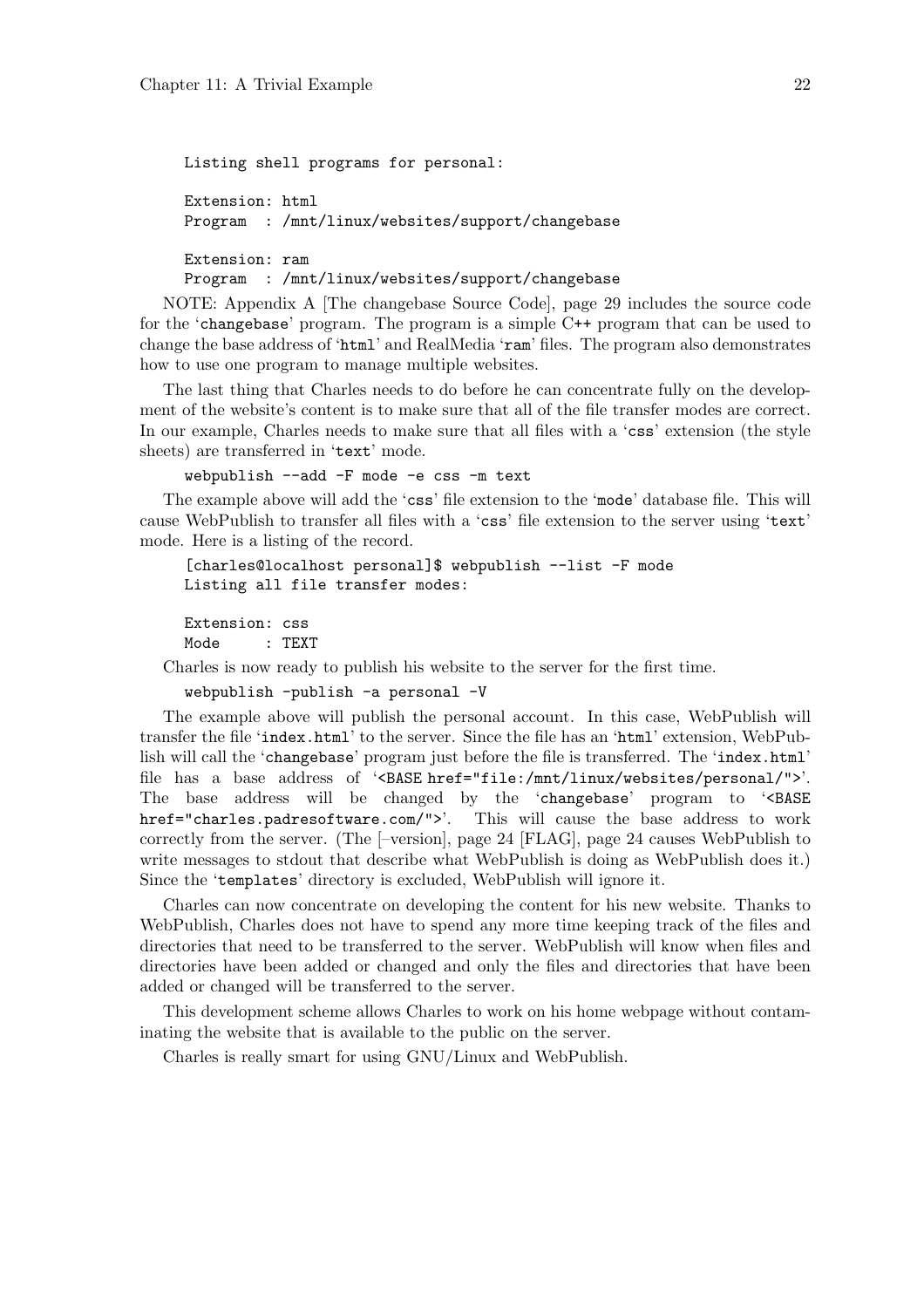# 12 Reference

WebPublish transfers a local copy of a website to a remote FTP server using an account. An account contains the information that WebPublish uses to transfer a website to an FTP server.

Usage: webpublish COMMAND [[DATA]...] [[FLAG]...] [[FILE]...]

COMMAND is always required on the command line (except when the [–help], page 24, and/or [–version], page 24, FLAG is included). Only one COMMAND can be included on each command line. The COMMAND tells WebPublish what to do. The valid COM-MANDs are:

```
'--publish'
```
Publish files and directories to server.

'--synchronize'

Remove files and directories from server.

'--add' Add a new database record.

'--change'

Change an existing database record.

'--remove'

Remove an existing database record.

'--list' List database records.

DATA command line options specify the information that WebPublish needs to perform the requested COMMAND. Most COMMANDs require more than one DATA option to be included on the command line. Each DATA option requires an argument. The DATA options are:

'-a or --account ACCT' ACCT specifies the name of the account to operate on. '-w or --website DIR' DIR specifies the website (the local directory) to operate on. '-s or --server FTP' FTP specifies the name of the FTP server to connect with. '-u or --user USER' USER specifies the user name to use when logging into the FTP server. '-p or --password PASS' PASS specifies the password to use when logging into the FTP server. '-d or --directory DIR' DIR specifies a directory path. '-e or --extension EXT' EXT specifies a file extension. '-p or --path PATH' PATH specifies a file or directory path.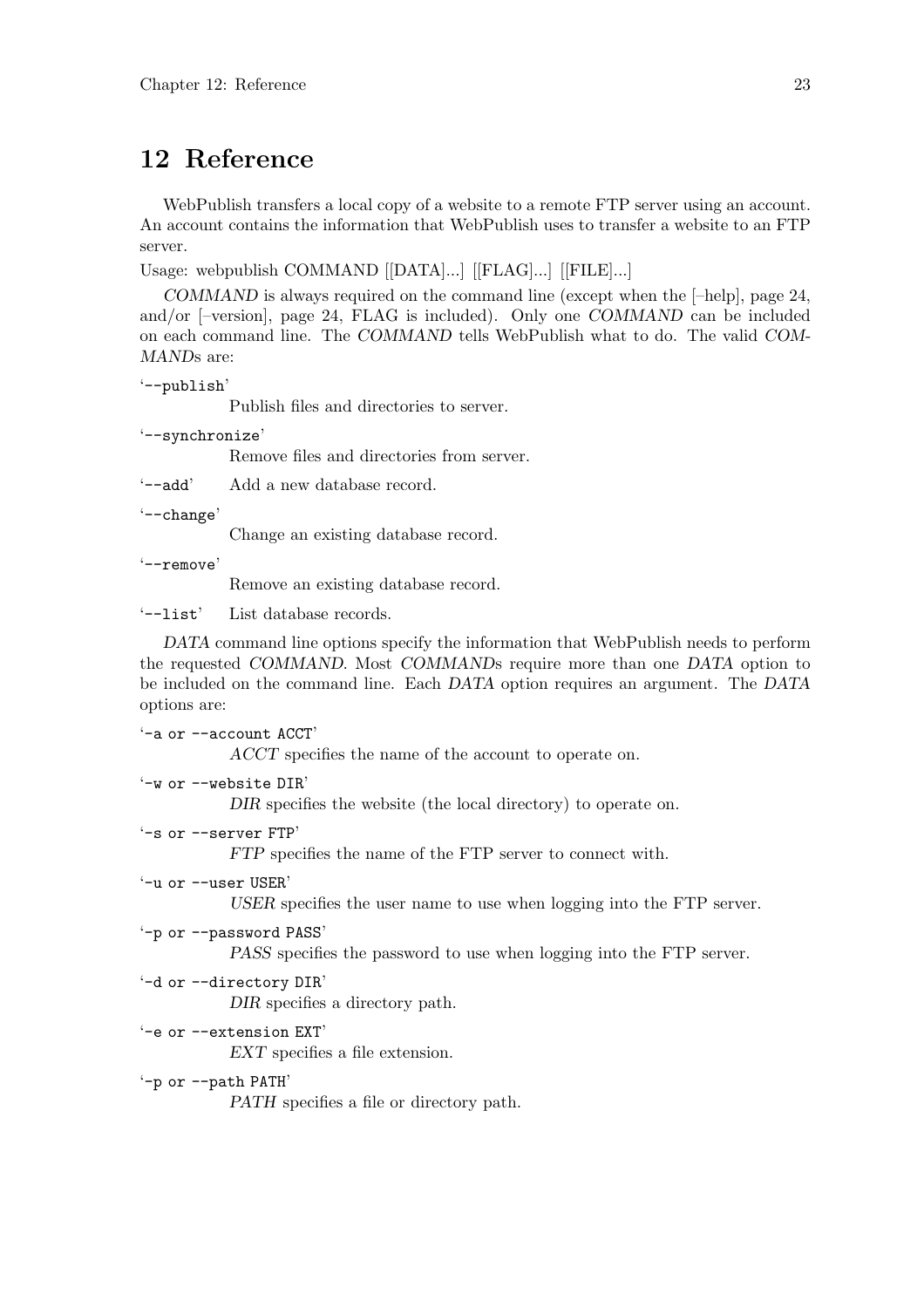'-D or --depth NUM'

NUM specifies the number of directory levels to traverse.

'-F or -file FILE'

FILE specifies the database file to operate on. The value of FILE can be either 'account', 'shell', 'synch', 'publish', or 'mode' (case is not compared).

The WebPublish FLAGs modify the behavior of WebPublish. Multiple FLAGs are allowed on the same command line. The valid FLAGs are:

'-h or --help' Write this help message to stdout.

- '-v or --version' Write a version string to stdout.
- '-V or --verbose'

Write descriptive messages to stdout.

'-f or --force'

Force files to be transferred.

'--prompt'

Prompt the user before removing anythingfrom the server.

Specific FILEs can be published by listing each file on the command line. The file path can be a full path or a relative path. Wildcards can be used with a full path.

The following example will create a new account called 'example'. The account will publish the website that is located at '/home/mydir/example' to the ftp server ftp.example.com.

```
webpublish --add -F account -a example -s ftp.example.com -u
testguy -p testpass -w /home/mydir/example
```
The following example will publish the account 'example'.

webpublish --publish -a example -V

#### 12.1 -h or  $-\text{help}$

This command line switch will cause WebPublish to write a help message to stdout. The help message will include a brief description of each WebPublish command line option.

#### 12.2 -v or –version

This command line switch will cause WebPublish to write a brief version message to stdout.

#### 12.3 -V or –verbose

This command line switch will cause WebPublish to write a lot of descriptive messages to stdout. The messages will describe what WebPublish is doing, as WebPublish does it.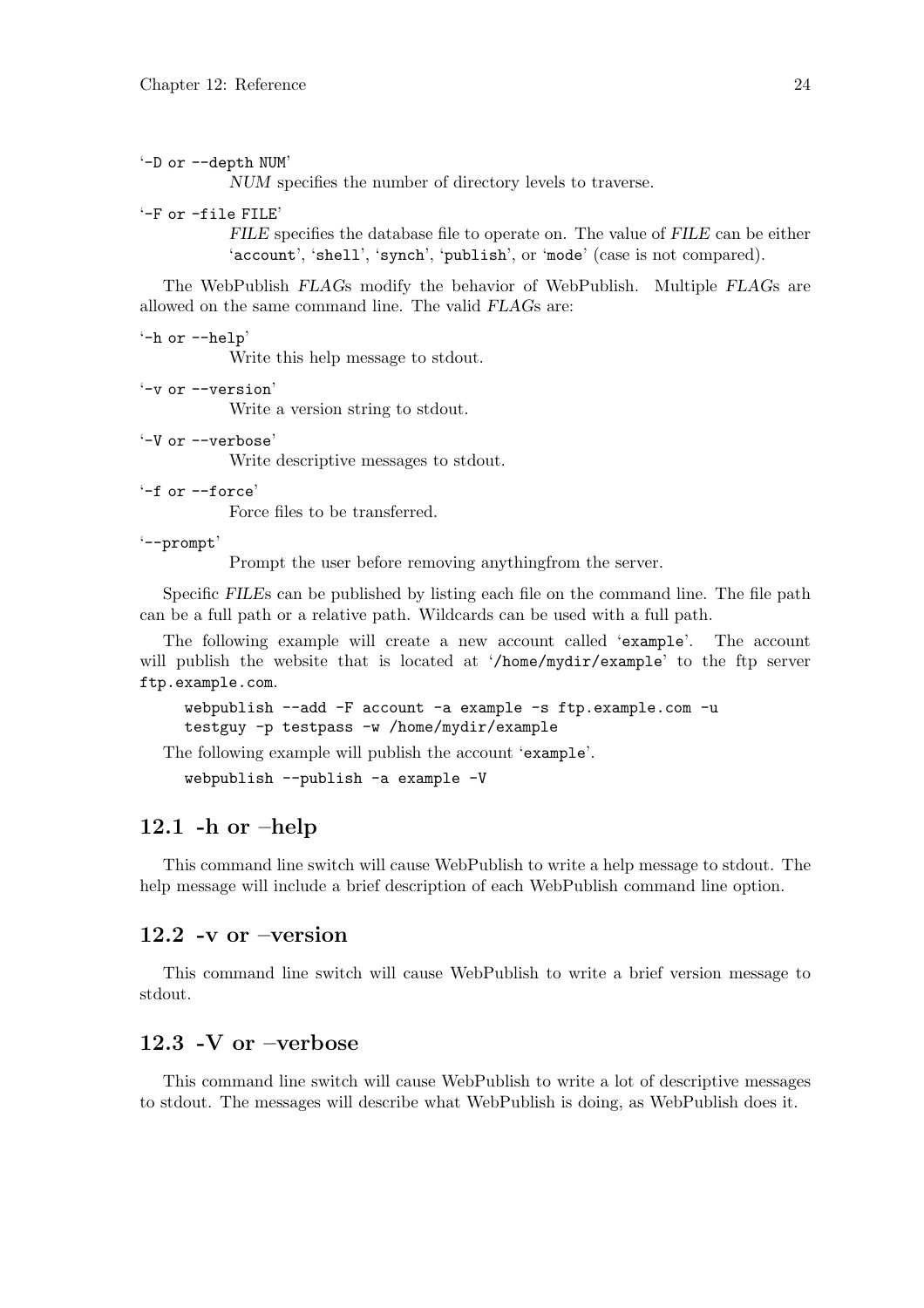### 12.4 -f or –force

This command line switch will cause WebPublish to transfer all selected files. Normally, WebPublish will only transfer the selected files that do not already exist on the server or that have a file modification date on the server that is older than the local copy of the file.

#### 12.5 –prompt

This command line switch will cause WebPublish to prompt the user before WebPublish removes a file or directory from the server. When the user is prompted, the user will be given the choice of answering y for 'yes', n for 'no', or a for 'add'. If the user answers y then the file or directory will be removed from the server. If the user answers  $n$  then the file or directory will not be removed from the server. If the user answers a then the file or directory will not be removed from the server and the path for the file or directory will be added to the 'synch' database file. This will cause WebPublish to exclude the file or directory from being synchronized in the future.

#### 12.6 -a or  $-\text{account}$

This is the command line option that is to be used when you must include an account name. An account name is required by most WebPublish command line actions. Some examples of an account name are:

- -a personal
- -a business
- -a photowebsite

#### 12.7 -w or –website

This is the command line option to use when you must specify a website on the command line. The value for this variable must be the complete path to the local directory that contains the website. An example website is:

-w /home/mydir/mywebsite

### 12.8 -s or –server

This is the command line option that is to be used when you must specify the name of an FTP server on the command line. The value for this variable must be the name of the FTP server. Some example server names are:

- -s localhost.localdomain
- -s ftp.tripod.com
- -s ftp.padresoftware.com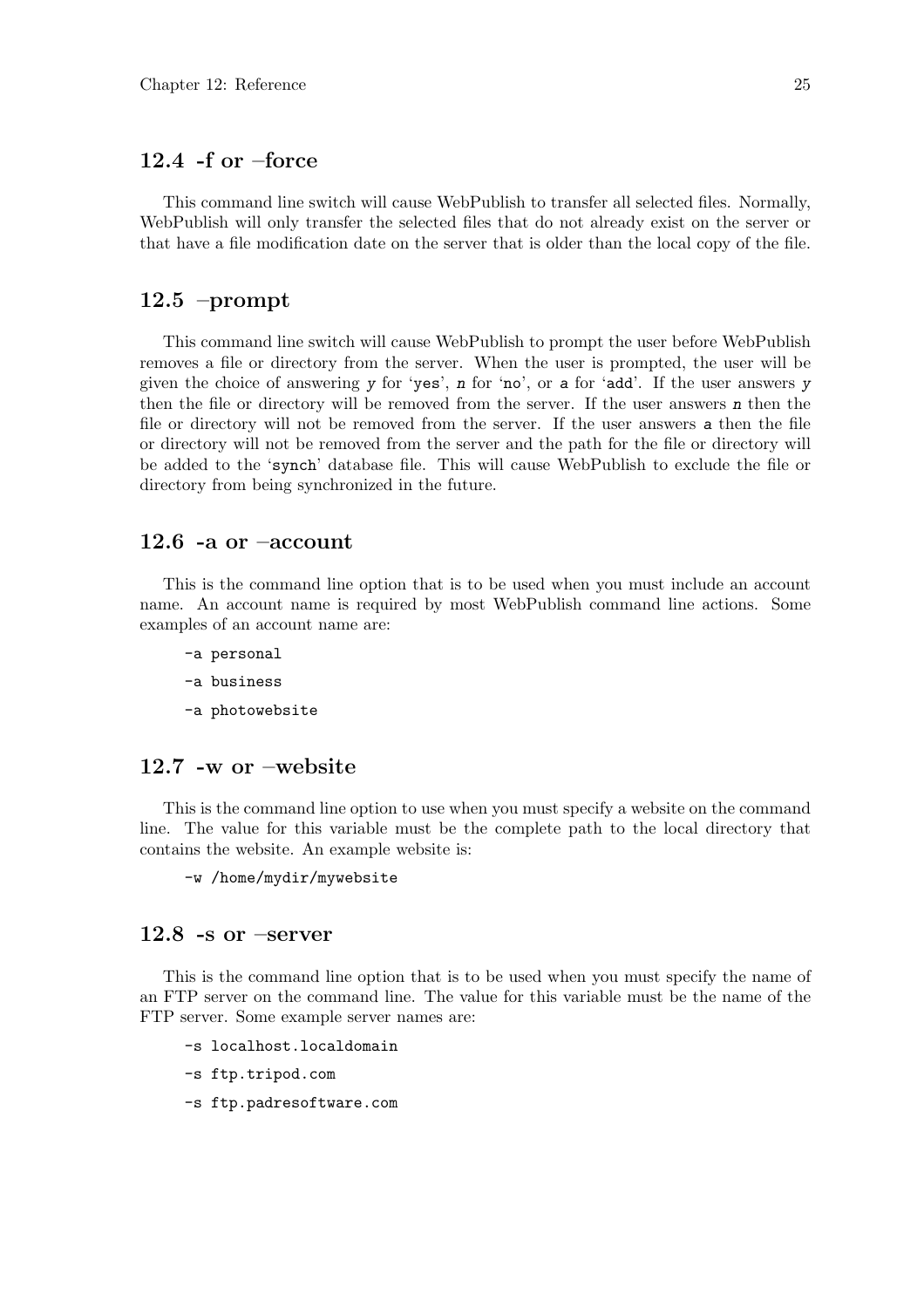#### 12.9 -u or –user

This is the command line option that is to be used when you must specify the name to use when logging into the FTP server. Some example user names are:

- -u weedguy
- -u charles
- -u bigstud

#### 12.10 -p or –password

This is the command line option that is to be used when you must specify the password to use when logging into the FTP server. Some example passwords are:

-p f9f012j2 -p frogman -p bigstud

#### 12.11 -d or –directory

This is the command line option that is to be used when you must specify a directory on the command line. If a directory path begins with '/' then the path is assumed to be a full path. Otherwise, the path is assumed to be relative to the base directory of the website. Either the base address of the local copy of the website, or the base address of the website on the server.

Some example directories are:

- -d /home/mydir/mywebsite
- -d cgi-bin
- -d photos/party

#### 12.12 -e or –extension

This is the command line option that is to be used when you must specify a file extension on the command line. Some example file extensions are:

-e html -e ram -e jpg

### 12.13 -P or  $-path$

This is the command line option that is to be used when you must specify a complete path to a file or to a directory. If a path begins with '/' then the path is assumed to be a full path. Otherwise, the path is assumed to be relative to the base directory of the website. Either the base address of the local copy of the website, or the base address of the website on the server. Some example paths are:

- -P /home/mydir/mywebsite/index.html
- -P cgi-bin
- -P index.html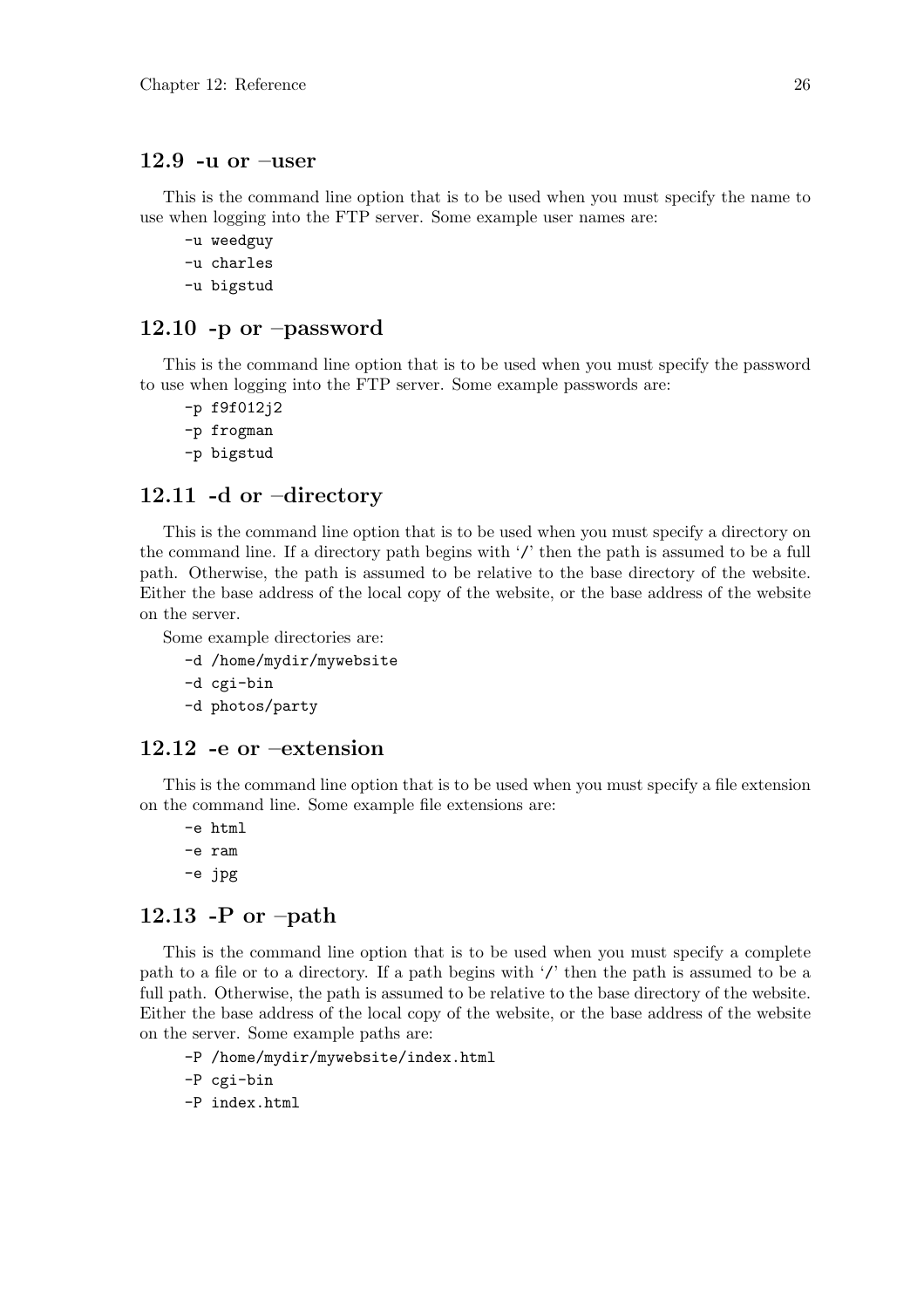#### 12.14 -D or  $-\text{depth}$

This is the command line option that is to be used when you must specify the maximum number of directory levels to traverse when publishing or synchronizing a website. Some example directory levels are:

 $-D$  1  $-D<sub>2</sub>$  $-D<sub>5</sub>$ 

### 12.15 -F or –file

This is the command line option that is to be used when you must specify a database file to operate on. The value of [–file], page 27 can be either 'account', 'shell', 'synch', 'publish', or 'mode'. Here is an example that will add a record to the mode database file.

webpublish -add -F mode -e html -m text

### 12.16 –add

This is the command line option that is to be used when you must add a record to a WebPublish database file. The [–file], page 27 DATA option determines which file will be operated on. The value of [–file], page 27 can be either 'account', 'shell', 'synch', 'publish', or 'mode'. Here is an example that will add a record to the 'mode' database file.

webpublish --add -F mode -e html -m text

#### 12.17 –change

This is the command line option that is to be used when you must change a record in a WebPublish database file. The [–file], page 27 DATA option determines which file will be operated on. The value of [–file], page 27 can be either 'account', 'shell', 'synch', 'publish', or 'mode'. Data that is included on the command line will overwrite the original data values. Data that is not included on the command line will remain unchanged in the record. Here is an example that will change a record in the 'mode' database file.

webpublish --change -F mode -e css -m text

#### 12.18 –remove

This is the command line option that is to be used when you must remove a record from a WebPublish database file. The [–file], page 27 DATA option determines which file will be operated on. The value of [–file], page 27 can be either 'account', 'shell', 'synch', 'publish', or 'mode'. Here is an example that will remove a record from the mode database file.

webpublish --remove -F mode -e html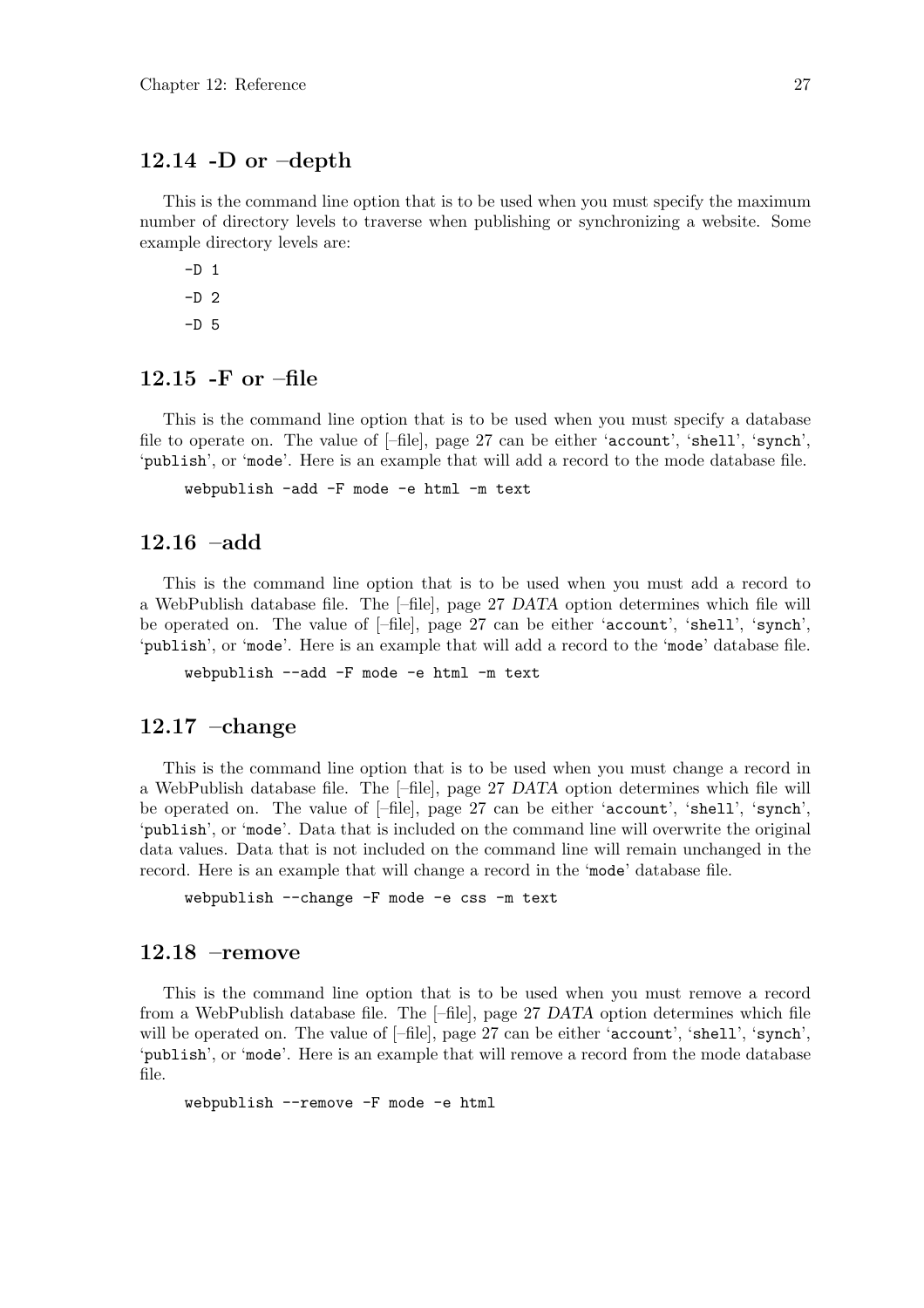#### 12.19 –list

This is the command line option that is to be used when you must list one or more records in a WebPublish database file to stdout. The [–file], page 27 DATA option determines which file will be operated on. The value of  $[-file]$ , page 27 can be either 'account', 'shell', 'synch', 'publish', or 'mode'. If an account name is specified on the command line then only the items for the specified account will be listed. If an account name is not specified on the command line then all of the items in the WebPublish database file will be listed to stdout. Here is an example that will list all of the accounts in the WebPublish database.

webpublish --list -F account

#### 12.20 –publish

This is the command line option that is to be used when you want to transfer files and directories to a server. See Chapter 9 [Publishing a Website], page 16, for a detailed description on the use of this command line option.

#### 12.21 –synchronize

This is the command line option that is to be used when you want to remove files and directories from a server. See Chapter 10 [Synchronizing a Website], page 19, for a detailed description on the use of this command line option.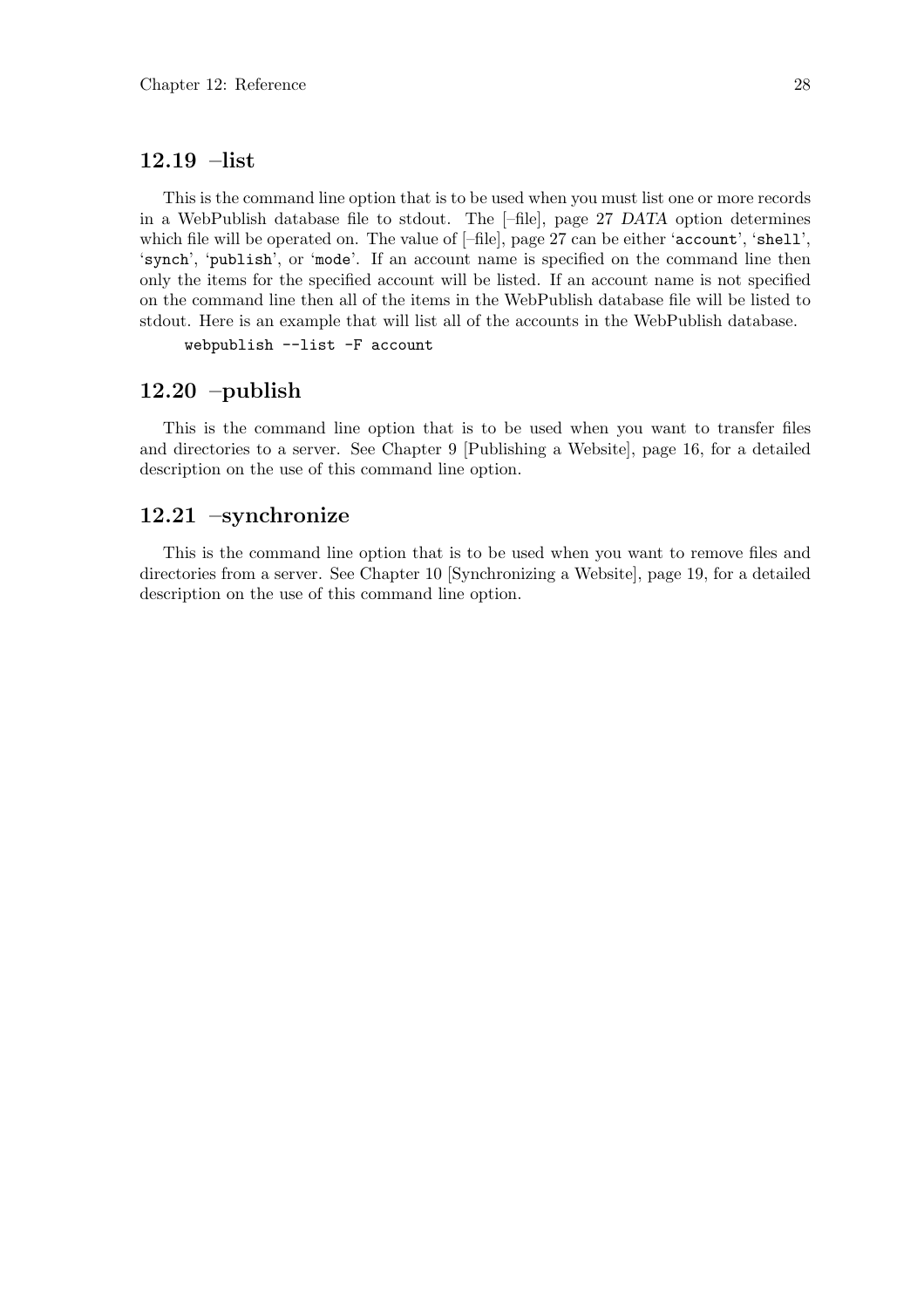# Appendix A The changebase Source Code

This appendix contains the source code for the changebase program. The changebase program is used by Padre Software to alter 'html' and RealMedia 'ram' files just before they are transferred by WebPublish. Specifically, the changebase program will change the local base directory that is specified in the 'html' and 'ram' files to the base directory that it should be on the remote server.

The function 'parse\_command\_line()' is called to read in the command line arguments that were passed to the program by WebPublish. The command line arguments contain the account information for the website that is being published.

The function 'change\_html()' will alter the base address in an 'html' file to the address that it should be on the server. For example, a local base address of '<BASE href="file:/mnt/linux/websites/weedguy/">', will be changed to '<BASE href="http://weedguy.padresoftware.com/">'.

The function 'change\_ram()' will alter the base address in a RealMedia 'ram' file to the address that it should be on the server. For example, a local base address of 'file:/mnt/linux/websites/weedguy/', will be changed to 'http://weedguy.padresoftware.com/'.

Finally, the main program function will use the information that was included on the command line to determine which website is being published and which base address is to be used when changing a base address.

// Sample HTML and RAM alteration program for WebPublish 0.0.0

| #include <iostream.h><br/>#include <stdlib.h><br/>#include <stdio.h><br/>#include <string.h></string.h></stdio.h></stdlib.h></iostream.h> |  |                                                                                                    |                                          |                               |                |  |
|-------------------------------------------------------------------------------------------------------------------------------------------|--|----------------------------------------------------------------------------------------------------|------------------------------------------|-------------------------------|----------------|--|
| #include <getopt.h></getopt.h>                                                                                                            |  |                                                                                                    | // 'getopt_long' function.               |                               |                |  |
| #define OK<br>#define ERROR<br>#define NOCHANGES<br>#define CHANGES                                                                       |  |                                                                                                    | 0<br>$\mathbf{1}$<br>$\mathbf{2}$<br>3   |                               |                |  |
| $char*$<br>account<br>website<br>$char*$<br>$char*$<br>server<br>$char*$<br>user<br>$char*$<br>directory<br>extension<br>$char*$          |  | $=$ (char*)0;<br>$=$ (char*)0;<br>$=$ (char*)0;<br>$=$ (char*)0;<br>$=$ (char*)0;<br>$=$ (char*)0; |                                          |                               |                |  |
| static char shortoptions[]<br>static struct option<br>€                                                                                   |  |                                                                                                    | $=$ "a:w:s:u:d:e:";<br>$longoptions[] =$ |                               |                |  |
| { "server",                                                                                                                               |  | { "account", true,<br>{ "website", true,<br>true,                                                  | 0.<br>0,<br>0,                           | , a,<br>, w<br>$,$ $_{\rm s}$ | },<br>},<br>}, |  |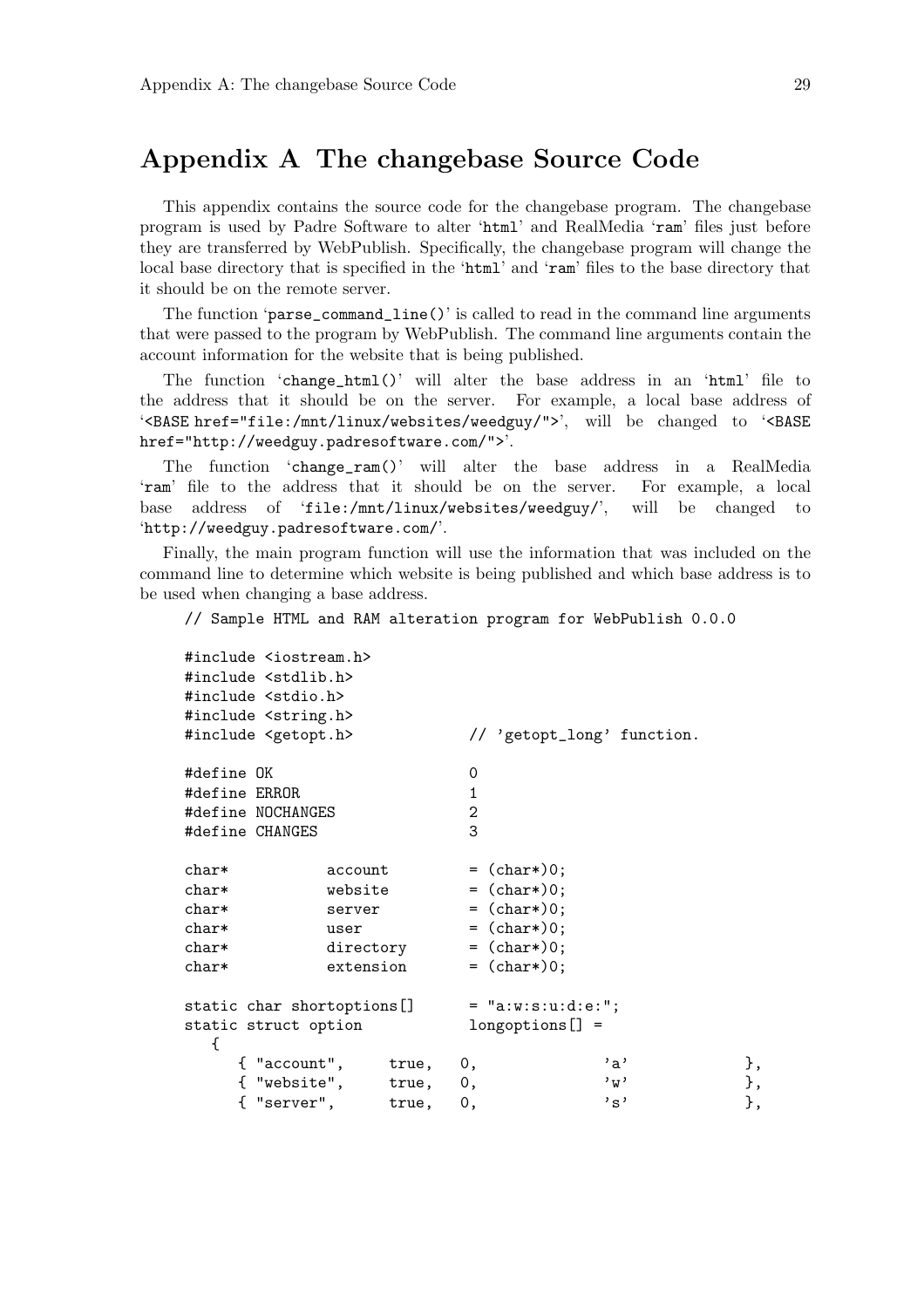```
{ "user", true, 0, 'u' },
     { "directory", true, 0, 'd' \},
     { "extension", true, 0, 'e' \},
     \{ 0, 0, 0, 0 \}};
int store_parse_option(char*& item, char *optarg)
  {
     int result = OK;
     if (item != (char*)0)
       {
          cerr << "Item already allocated.\n";
         result = ERROR;}
     else
       {
          item = (char*)malloc(strlen(optarg) + 1);
          if item == (char*)0){
               cerr << "Could not allocate memory.\n";
               result = ERROR;}
          else
            {
               strcpy(item, optarg);
            }
       }
     return(result);
  }
// Parse the command line options.
int parse_command_line(int argc, char** argv)
  {
     int result = 0K;
     int option; \sqrt{2} option; \sqrt{2} switch value.
     int \begin{array}{ccc} \text{if } \text{[Iagindex]} & = 0; \end{array} // Cmd line flag index.
     while ((option = getopt_long(argc, argv, shortoptions, longoptions,
       &flagindex)) != EOF && result == OK)
       {
          switch(option)
            {
               case a': // -a or --account
                 result = store_parse_option(
                            account, optarg);
                 break;
```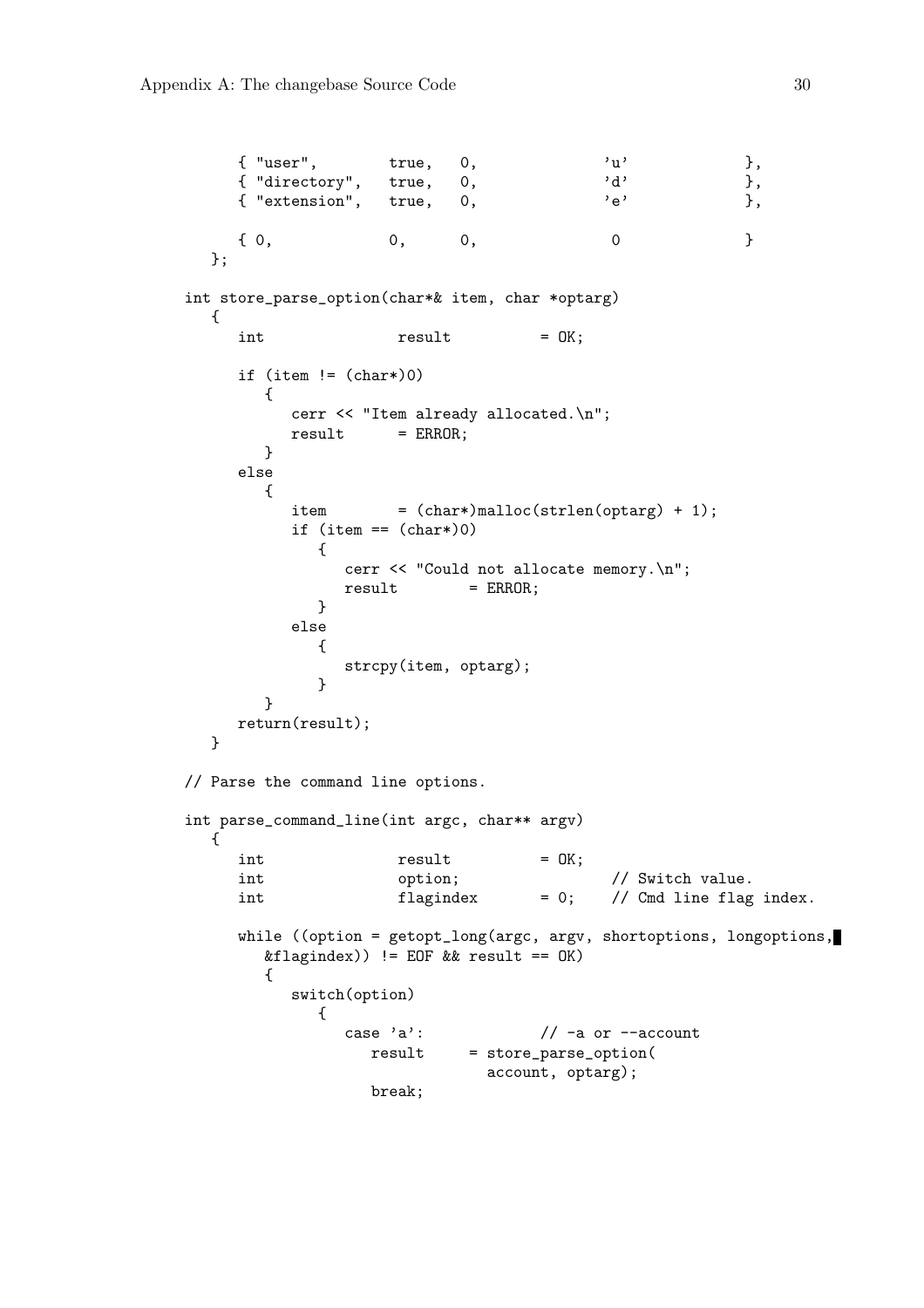```
case \sqrt{w'}: \sqrt{2w} -w or --website
                  result = store_parse_option(
                             website, optarg);
                  break;
               case 's': // -s or --serverresult = store_parse_option(
                              server, optarg);
                  break;
                case 'u': // -u or --userresult = store_parse_option(
                             user, optarg);
                  break;
               case 'd': // -d or --directory
                  result = store_parse_option(
                              directory, optarg);
                  break;
                case 'e': \frac{1}{2} -e or --extension
                  result = store_parse_option(
                              extension, optarg);
                  break;
               default: // Unsupported
                  result = ERROR;cerr << "Unknown command line option.\n";
                  break;
             }
        }
     return(result);
  }
int change_html(const char* base)
  {
     int result = NOCHANGES;
     char* pointer;
     char buffer[1024];
     while (fgets(buffer, 1024, stdin) != 0)
       {
          if ((pointer = strstr(buffer, "\n\times", buffer, base);
             {
               result = CHANGES;}
          else if ((pointer = strstr(buffer, "\n", buffer, base);
             {
               result = CHANGES;}
          else
             {
                if (fputs(buffer, stdout) == 0)
                  {
```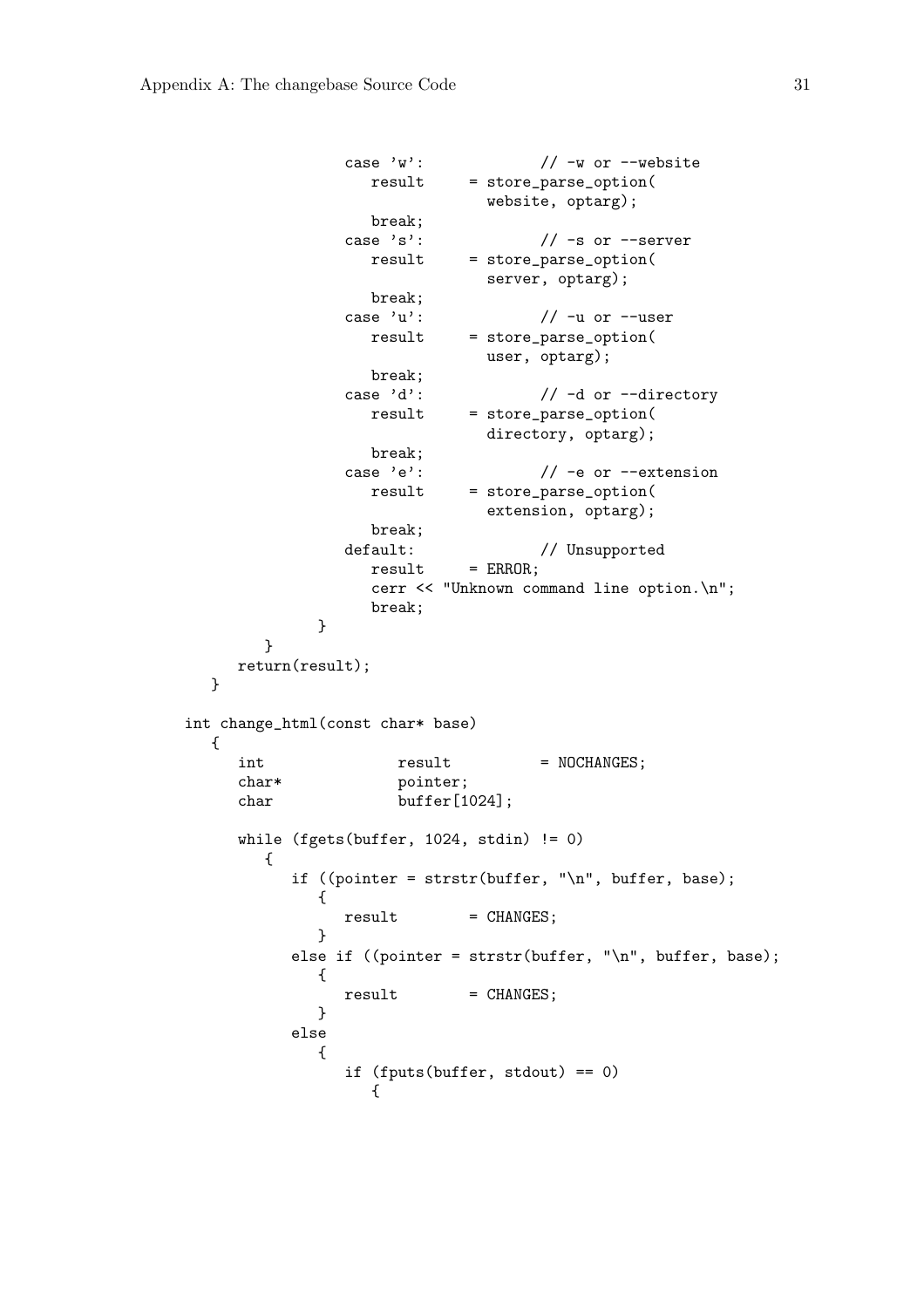```
cerr << "Could not write to stdout.\n";
                     result = ERROR;break;
                  }
             }
       }
     return(result);
  }
int change_ram(const char* base)
  {
     int result = NOCHANGES;
     char buffer[1024];
     char newram [1024];
     if (fgets(buffer, 1024, stdin) == (char*)0){
          /* Could not read from file. */
          cerr << "Could not read from stdin.\n";
          result = ERROR;}
     else
       {
          strcat(newram, base);
          strcat(newram, buffer + strlen(website) + 6);
          if (fputs(newram, stdout) == 0)
             {
               /* Could not write to stdout. */
                cerr << "Could not write to stdout.\n";
               result = ERROR;}
          else
             {
               result = CHANGES;}
        }
     return(result);
  }
int main(int argc, char** argv)
  {
     int result = NOCHANGES;
     char base[1024];
     if (parse_command_line(argc, argv) == ERROR)
        {
          cerr << "Error parsing shell program command line.\n";
```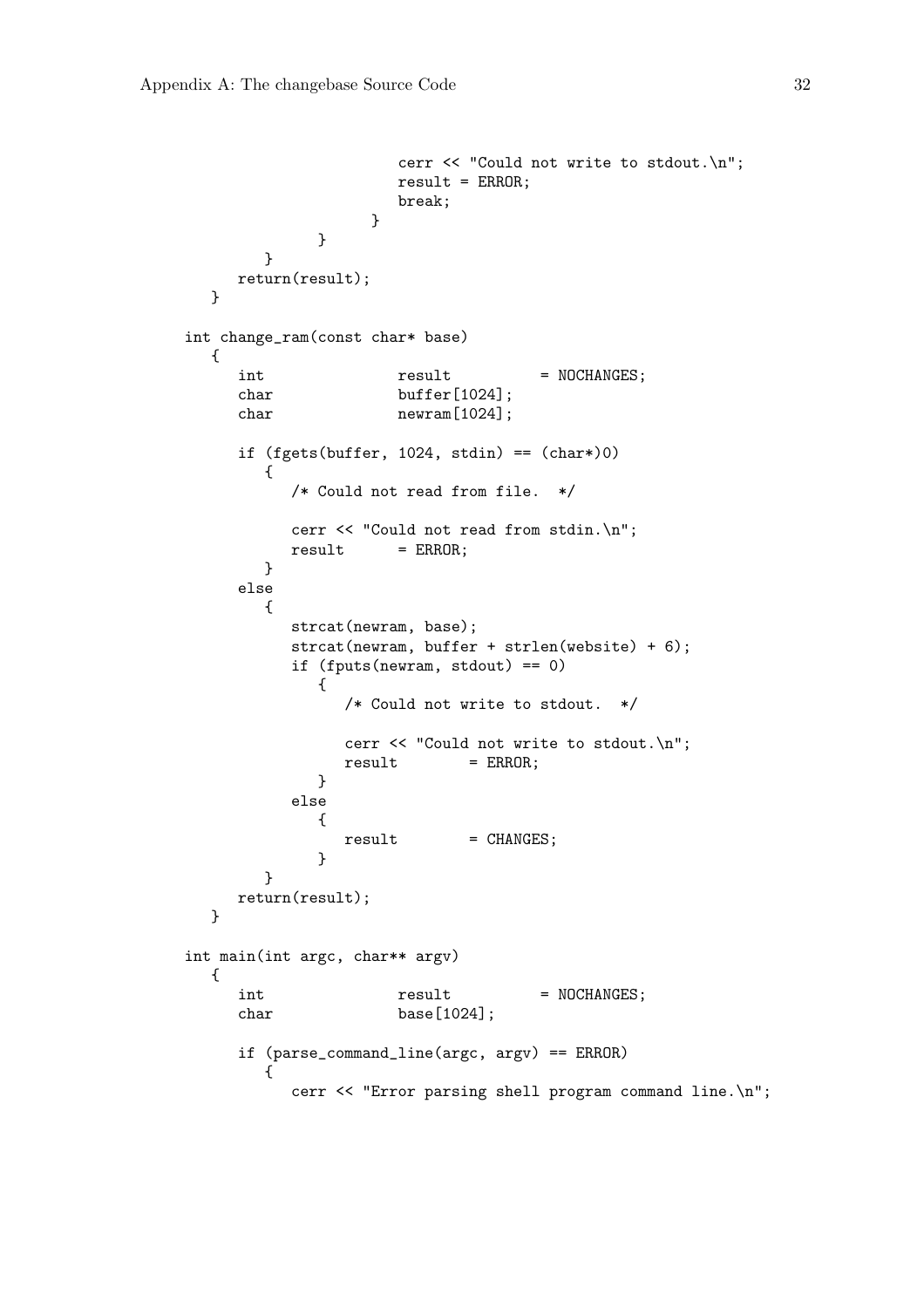```
result = ERROR;}
else if (strcmp(account, "padre") == 0)
   {
      strcpy(base, "http://padresoftware.com/");
   }
else if (strcmp(account, "tripod") == 0)
   {
      strcpy(base, "http://weedguy20.tripod.com/");
   }
else if (strcmp(account, "weedguy") == 0)
   {
      strcpy(base, "http://weedguy.padresoftware.com/");
  }
else if (strcmp(account, "president") == 0)
  {
      strcpy(base, "http://padresi.tripod.com/");
   }
else if (strcmp(account, "personal") == 0)
   {
      strcpy(base, "http://charles.padresoftware.com/");
  }
else if (strcmp(account, "journal") == 0)
   {
      strcpy(base, "http://videojournal.tripod.com/");
   }
else
   {
      cerr << "Unknown account!\n";
      result = ERROR;}
if (result != ERROR)
   {
      if (strcmp(extension, "html") == 0)
         {
           result = change_thm1(base);}
      else if (strcmp(extension, "ram") == 0)
         \mathbf{f}result = change\_ram(base);}
      else
         {
            cerr << "Unknown extension!\n";
           result = ERROR;}
   }
return(result);
```